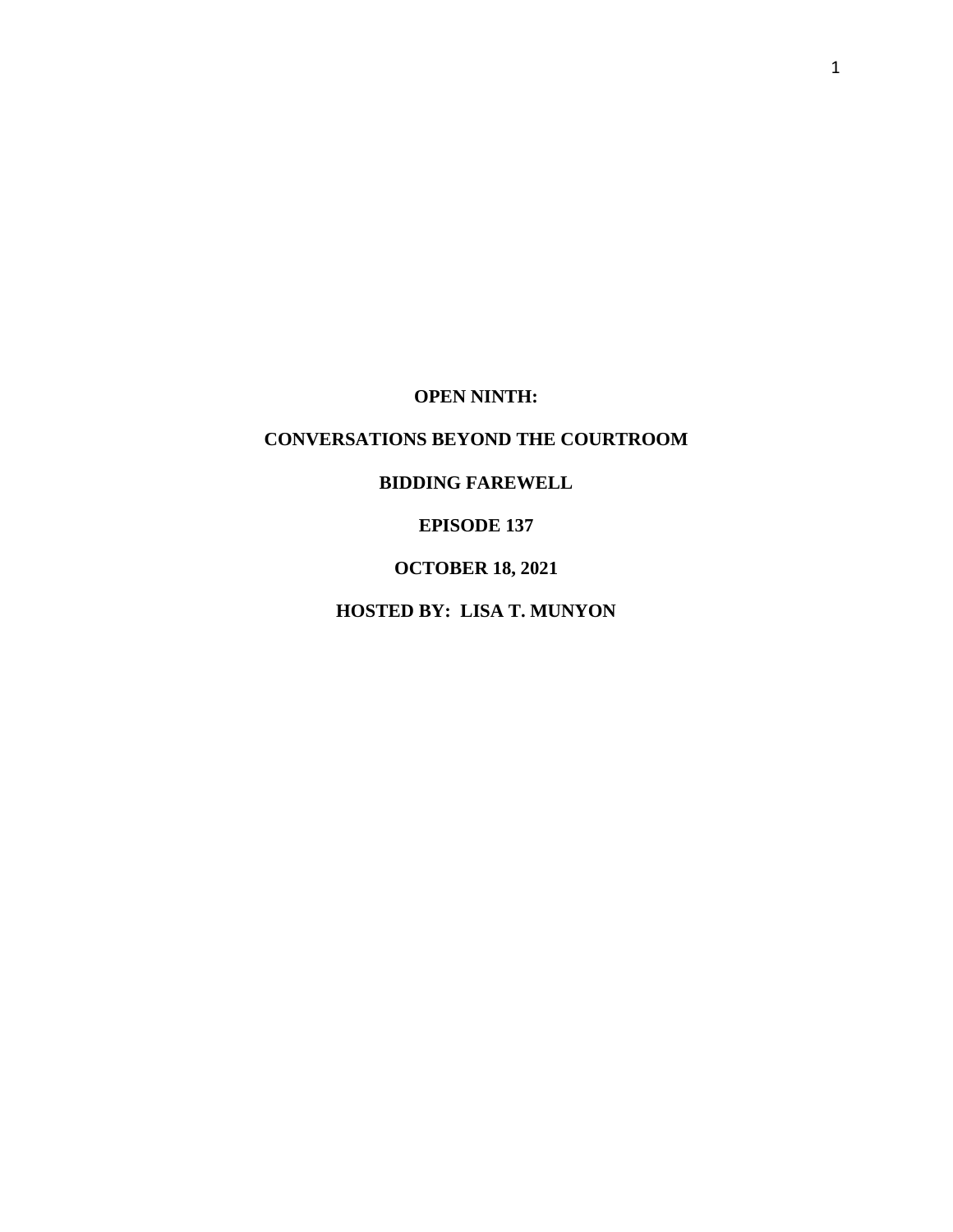(Music)

**NARRATOR:** Welcome to another episode of "Open Ninth: Conversations Beyond the Courtroom" in the Ninth Judicial Circuit Court of Florida.

And now here's your host, Chief Judge Lisa Munyon.

**CHIEF JUDGE MUNYON:** Hello, and welcome to Open Ninth. I'm here today with Judge Julie O'Kane who is retiring from the bench after 18 years of service. She joined the Ninth Circuit in 2003, about a month after I did, starting out in the Orange County Criminal Division. Since then, she's served in the Civil, Civil Business and Domestic Relations Divisions. She's also been both an Associate Administrative Judge and an Administrative Judge for the Criminal Division, as well as an Administrative Judge for the Appellate Division and the Civil Division. And now she begins her next adventure in retirement.

I'm thrilled to have you in the studio today, Judge O'Kane. Thanks for joining me.

**JUDGE O'KANE:** You're welcome. Thank you for having me.

**CHIEF JUDGE MUNYON:** So tell me a little bit about yourself. Where did you grow up and how did you become a lawyer?

**JUDGE O'KANE:** Sure. So I'm originally from West Palm Beach, and lived there most of my life. My uncle was a lawyer, and when I was in high school I started working at his law firm running errands and, you know, sort of helping out around the firm. And went to college and still -- you know, I lived at home and continued to work at his law firm. And I was on a path to, you know, join, you know, a Fortune 500 company in a sales department, because I can pretty much sell anything. And --

**CHIEF JUDGE MUNYON:** I can believe that.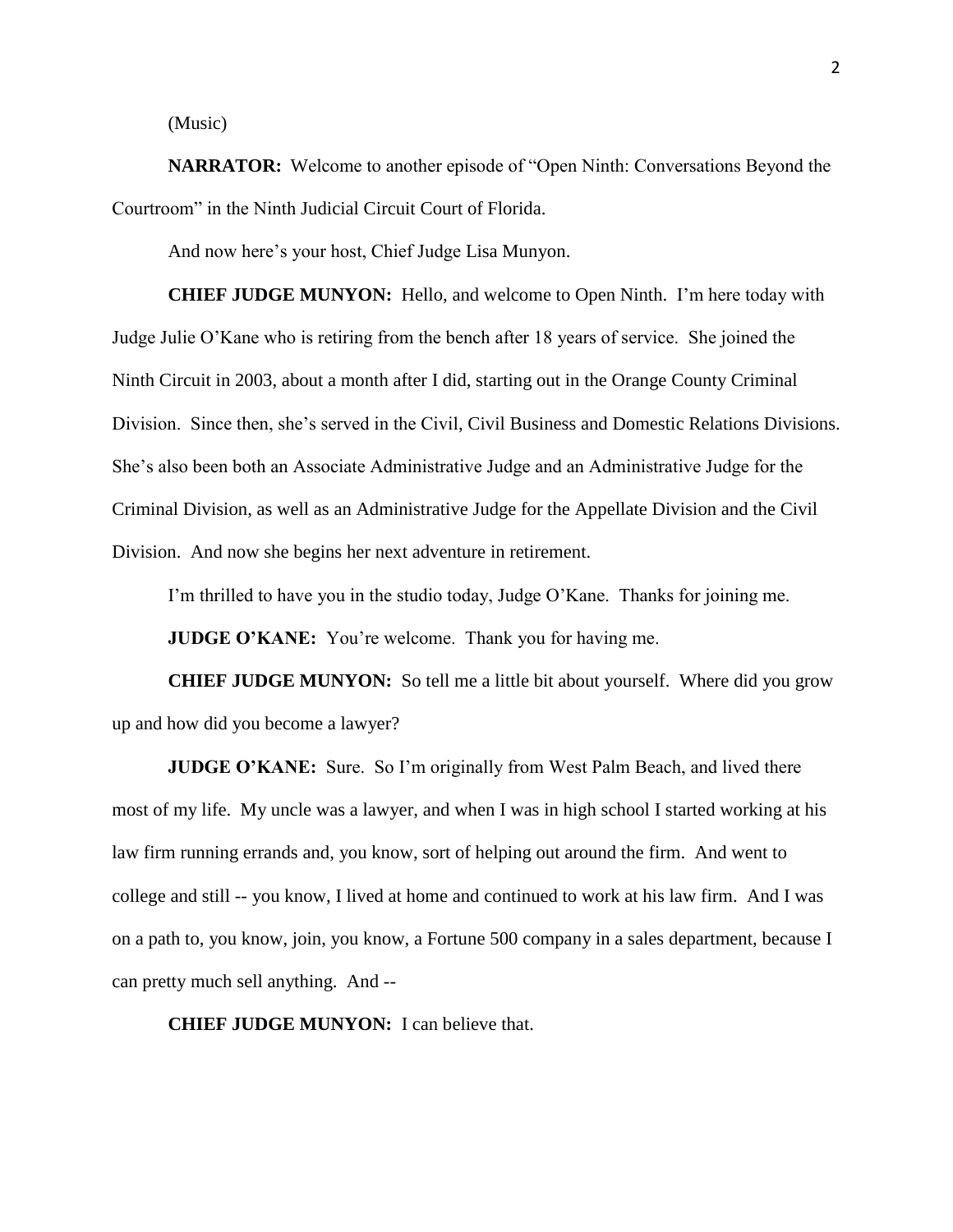**JUDGE O'KANE:** Yeah. And so I was a business major, and I really had, you know, growing up, no interest in being a lawyer so to speak. And then when I was a junior in college, you know, I started talking to my uncle and he was like, you know, what are you going to do after you graduate. And I said, probably going to get an MBA and then I'm going to go work for, you know, like an IBM or a Xerox or one of those major corporations in some type of sales or marketing capacity. And he said, no, you're too smart, you need to go to law school or you need to become a doctor.

And I had no interest in being a doctor. And I had worked in his law firm, and I loved, you know, what the lawyers were doing. They had a litigation practice. And the lawyers that worked there were great lawyers. And so I thought, okay, so I'll, you know, take a chance and I'll go to law school, never thinking that it would completely, you know, change my life for the better. I mean, it was just obviously one of the best decisions I made.

And so I went to Stetson University College of Law in St. Pete, and --

**CHIEF JUDGE MUNYON:** And you met the love of your life there.

**JUDGE O'KANE:** Right. I met the love of my life there. And then when I was getting ready to graduate, I was interviewing for jobs in the Tampa Bay area, because that's where my husband, who was my boyfriend at the time, was going to be working, and I had a lot of friends in Tampa. I really liked Tampa.

And I interviewed for jobs in Orlando. I had an interview with a corporate firm in Delaware. Of course, my uncle said, please come back to my law firm. And I thought, well, I can always go back home, right, so I didn't want that to be my first choice. And I came to Orlando, interviewed with the law firm that I ultimately took a job with, loved everybody that I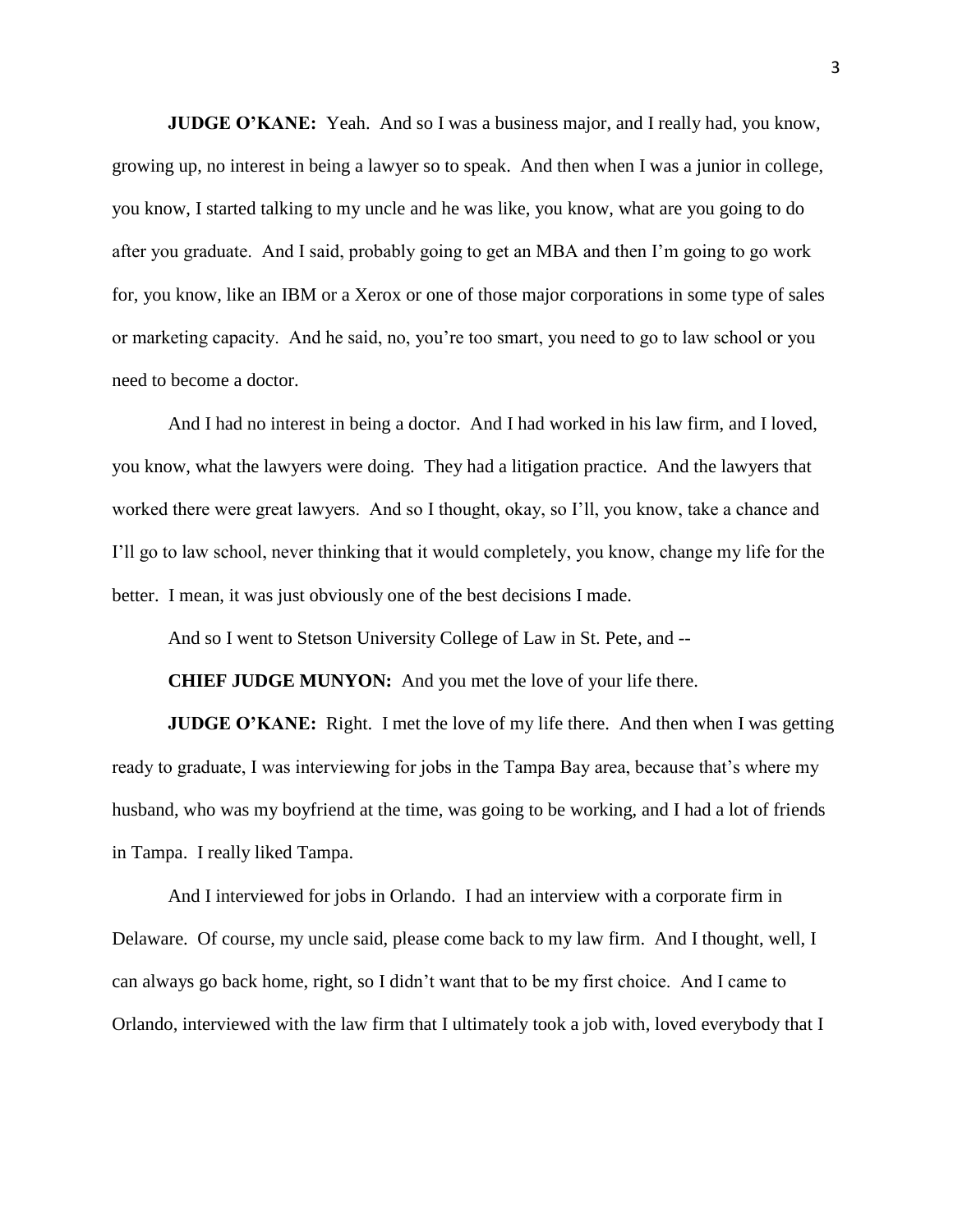interviewed with and thought, they seem like a great group of people. And for me that was the primary motivation, was I wanted to make sure I was working with great people.

And so I took that job, and that was in -- I started in May of 1991, and it's been 30-plus years and here I am, still in Orlando.

# **CHIEF JUDGE MUNYON:** Wow.

**JUDGE O'KANE:** So -- yeah. It's been -- it was great.

**CHIEF JUDGE MUNYON:** Well, it's interesting that you were thinking about moving to Tampa. My first interview was with a firm in Tampa.

**JUDGE O'KANE:** Really?

#### **CHIEF JUDGE MUNYON:** Yes.

**JUDGE O'KANE:** Okay.

**CHIEF JUDGE MUNYON:** And then I interviewed here in Orlando, and this is where we decided we wanted to live --

**JUDGE O'KANE:** Right.

**CHIEF JUDGE MUNYON:** -- because Orlando is so pretty --

**JUDGE O'KANE:** Right.

**CHIEF JUDGE MUNYON:** -- and such a great community to live in.

**JUDGE O'KANE:** Well, for me, I, you know, just landed at this great law firm. And unfortunately for my husband, he was with a big firm in Tampa and they closed their Florida offices, he went to another big firm in Tampa, they closed their Florida offices. And so at that point is when he went back to the University of Florida to get this tax degree and said that he would move to Orlando to be with me as long as we didn't live anywhere where he had to drive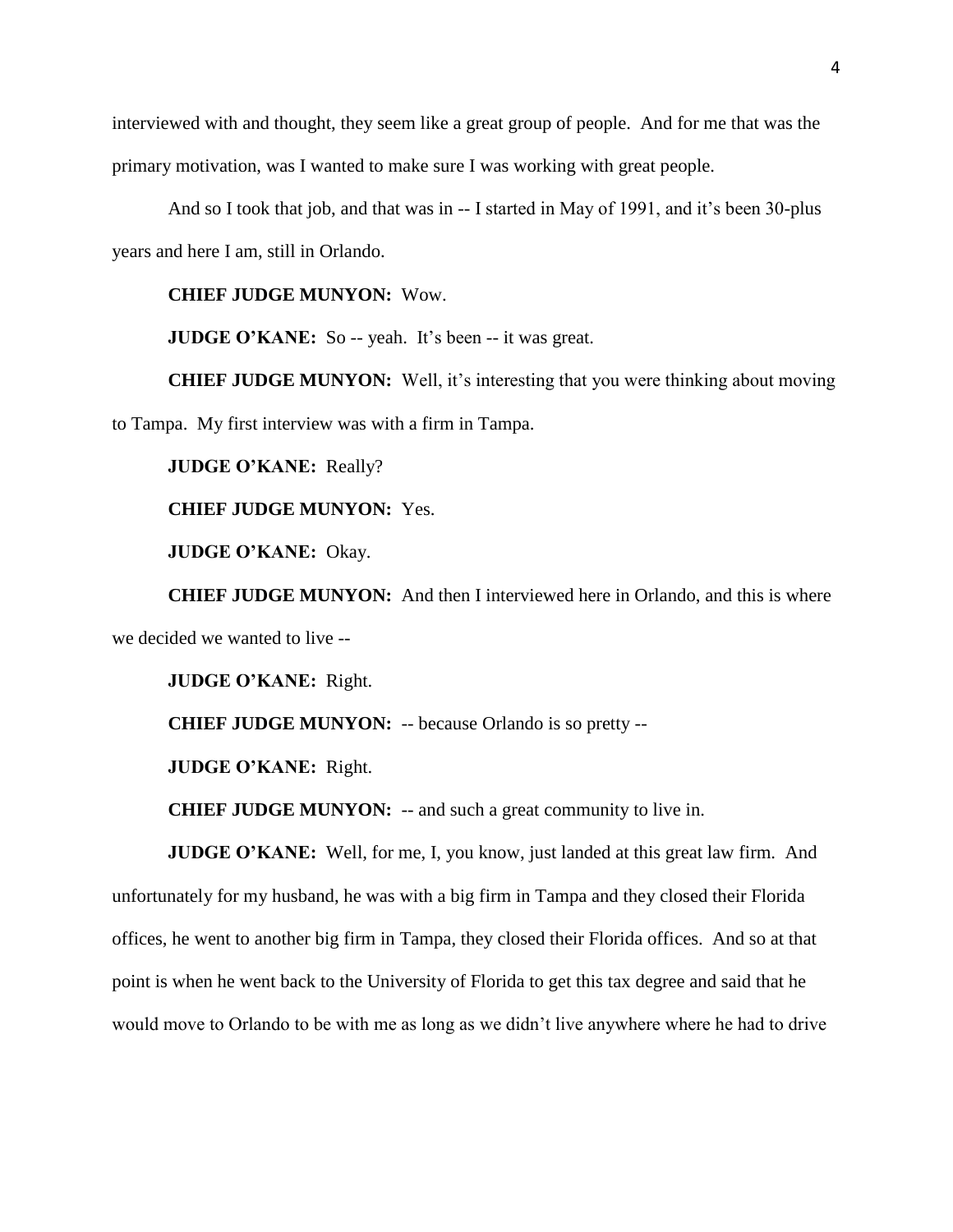on I-4 or the East-West Expressway to get to work. So I made that commitment, and here we are.

**CHIEF JUDGE MUNYON:** So what kind of practice did you do when you came to Orlando?

**JUDGE O'KANE:** So the practice that I had was a litigation practice. The law firm that I joined was primarily a litigation firm, although there were several partners that handled real estate transactions, that type of thing, but it was mostly a litigation firm.

And so I did what I'll call a hodgepodge of litigation purposefully. There were lawyers that were exclusively doing insurance defense and personal injury related litigation. There were lawyers that were doing exclusively commercial litigation. And I liked both. And so I did a lot of commercial litigation where we were representing plaintiffs and defendants on both sides. I did a lot of insurance related litigation where I was representing either insurance companies or their insureds. Also had some personal injury cases where I was representing injured parties. And so I liked the variety of that.

**CHIEF JUDGE MUNYON:** I bet you learned a lot, too, doing such a broad area of litigation.

**JUDGE O'KANE:** I did. And it was interesting, because the folks that I handled commercial litigation cases with never knew I did sort of the personal injury insurance defense work, and those folks never knew I did the commercial work. And so for me just having the variety, different clients, different levels of sophistication of clients was fascinating. And so that's why I always -- you know, I didn't want to have my eggs all in one basket in the litigation end, so --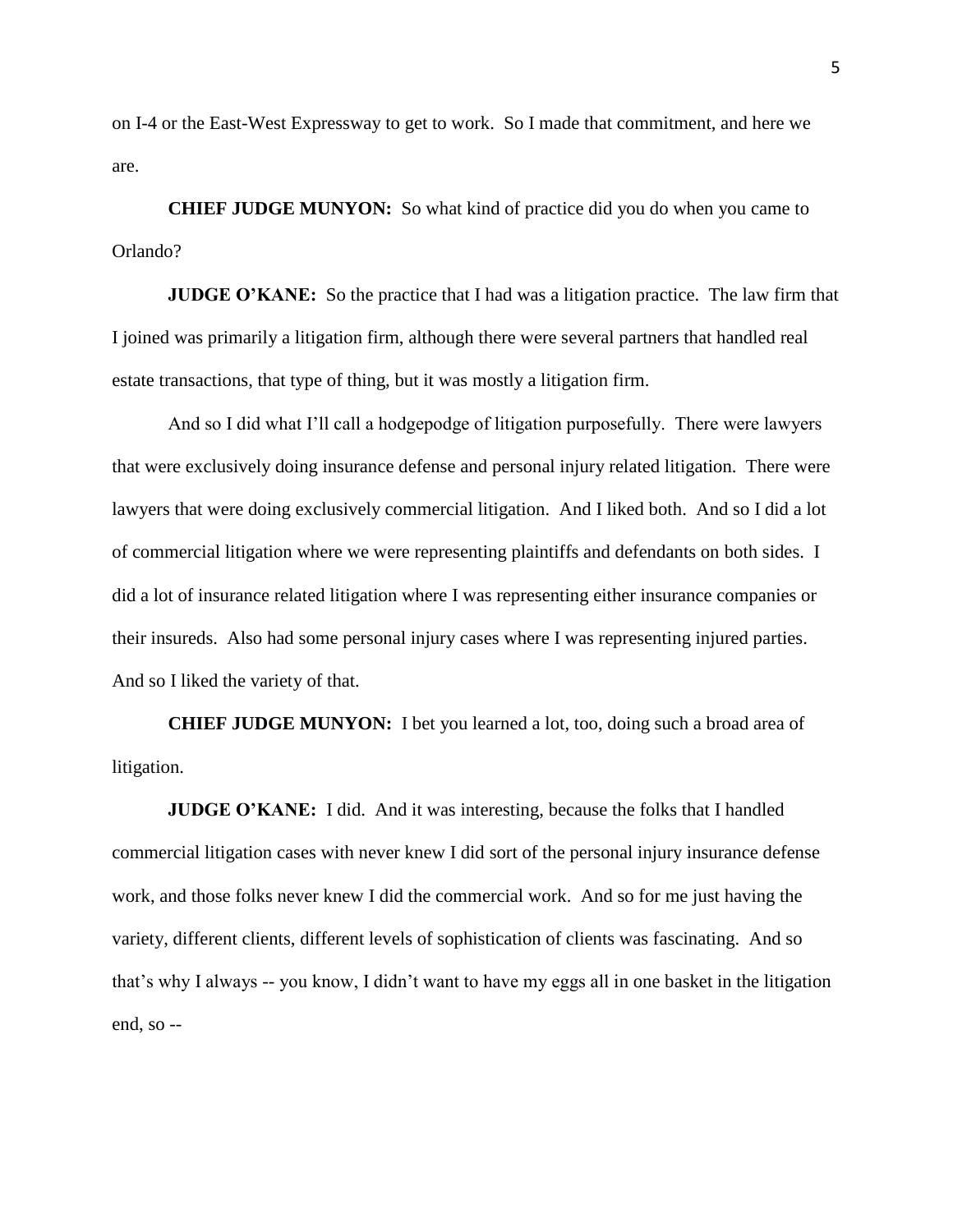**CHIEF JUDGE MUNYON:** So you stayed with that firm, I believe, until you took the bench.

**JUDGE O'KANE:** Right. Right. That was --

**CHIEF JUDGE MUNYON:** That was your home.

**JUDGE O'KANE:** That was my home. I became a partner after five years at that firm, and I left to become a judge twelve years. And when I -- when we had our investiture, you know when I thanked --

#### **CHIEF JUDGE MUNYON:** Yeah.

**JUDGE O'KANE:** -- you know, we thanked everybody, you know, I specifically thanked the partners at that firm and really would -- never wanted to be at any other firm just because my experience there was so valuable to me and I really enjoyed working with the people that I worked with and the clients that we had were great clients.

**CHIEF JUDGE MUNYON:** So what made you -- you were happy doing your litigation practice.

**JUDGE O'KANE:** Right.

**CHIEF JUDGE MUNYON:** What made you think about becoming a judge?

**JUDGE O'KANE:** So, again, you know, never grew up thinking that I would be a judge. But obviously the Ninth Circuit has always had a fine reputation for great judges, and I appeared in front of great judges when I was a lawyer. And, you know, this role is a community service role, and I've always been involved in some level of community service, whether it be working through the Bar Association, involved in my children's school or, you know, other outside entities.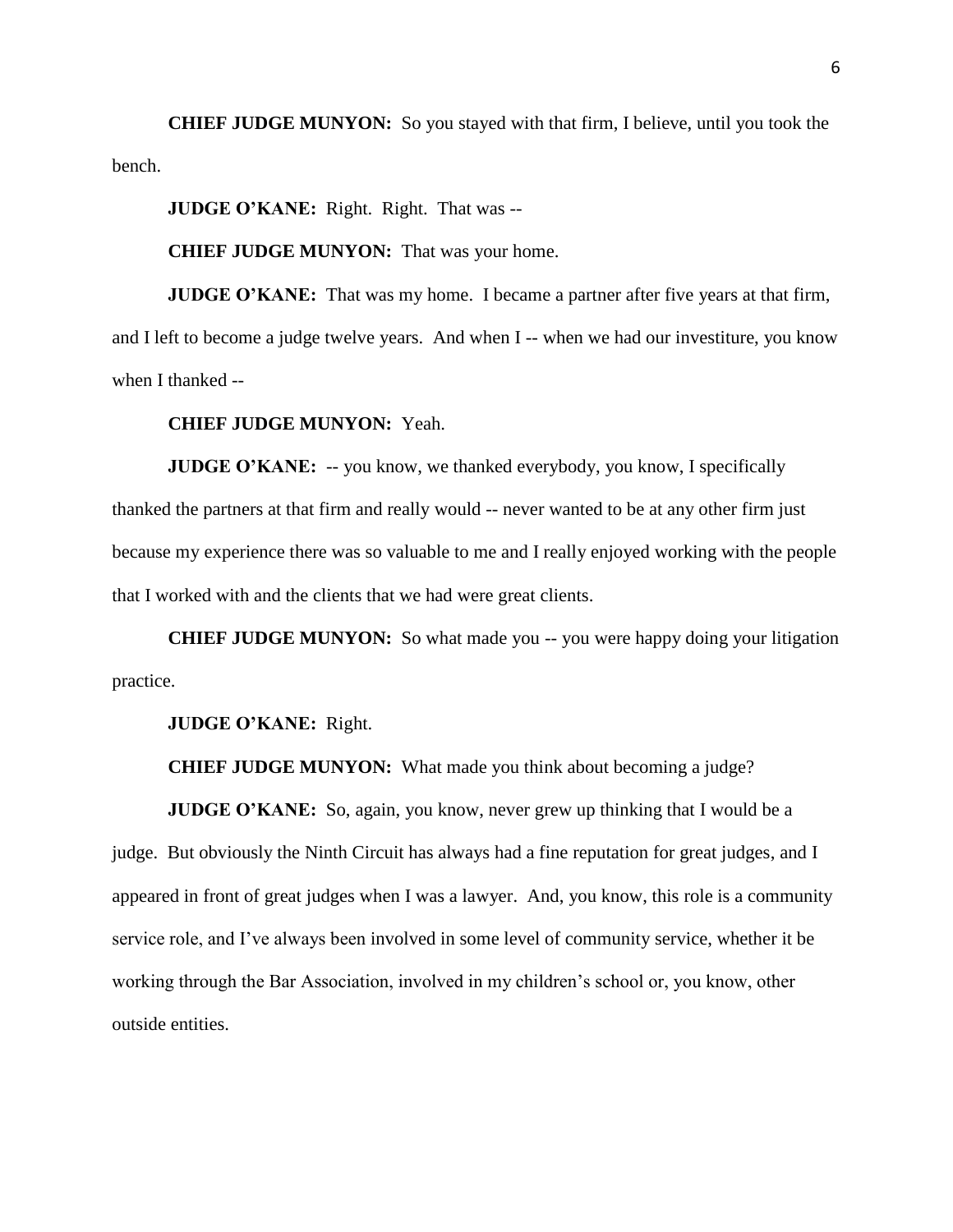And so I got to a point in my law practice where I had done pretty much everything that I wanted to do in that type of practice. And even had -- I did appellate work too, so I had, you know, handled appeals in the state courts and the federal courts. And I found it increasingly difficult to manage the work that I was doing there while still wanting to do my community service type work. And so I thought, how could I use my legal training -- because I didn't want to give that up -- and pursue a more community service oriented type position.

And so that's when I started thinking about, well, maybe I could work as a judge. That's a community service position. It's an important position. I felt qualified for it. And so that's when I really started exploring that and talked to some of the judges that I was friendly with, and they encouraged me to do it.

**CHIEF JUDGE MUNYON:** I think the two of us met when you were doing some of your community service work and I was too.

**JUDGE O'KANE:** Right.

**CHIEF JUDGE MUNYON:** We were both on a bar committee together.

**JUDGE O'KANE:** We were on a grievance committee; that's right.

**CHIEF JUDGE MUNYON:** We were. So what other types -- what types of community service did you do before you took the bench?

**JUDGE O'KANE:** Well, I was President of the Young Lawyers Section of the Orange County Bar. I was on the Executive Counsel at Orange County Bar. I was at one point President of the Orange County Bar Foundation. So I was doing a lot of work for our local Bar Association.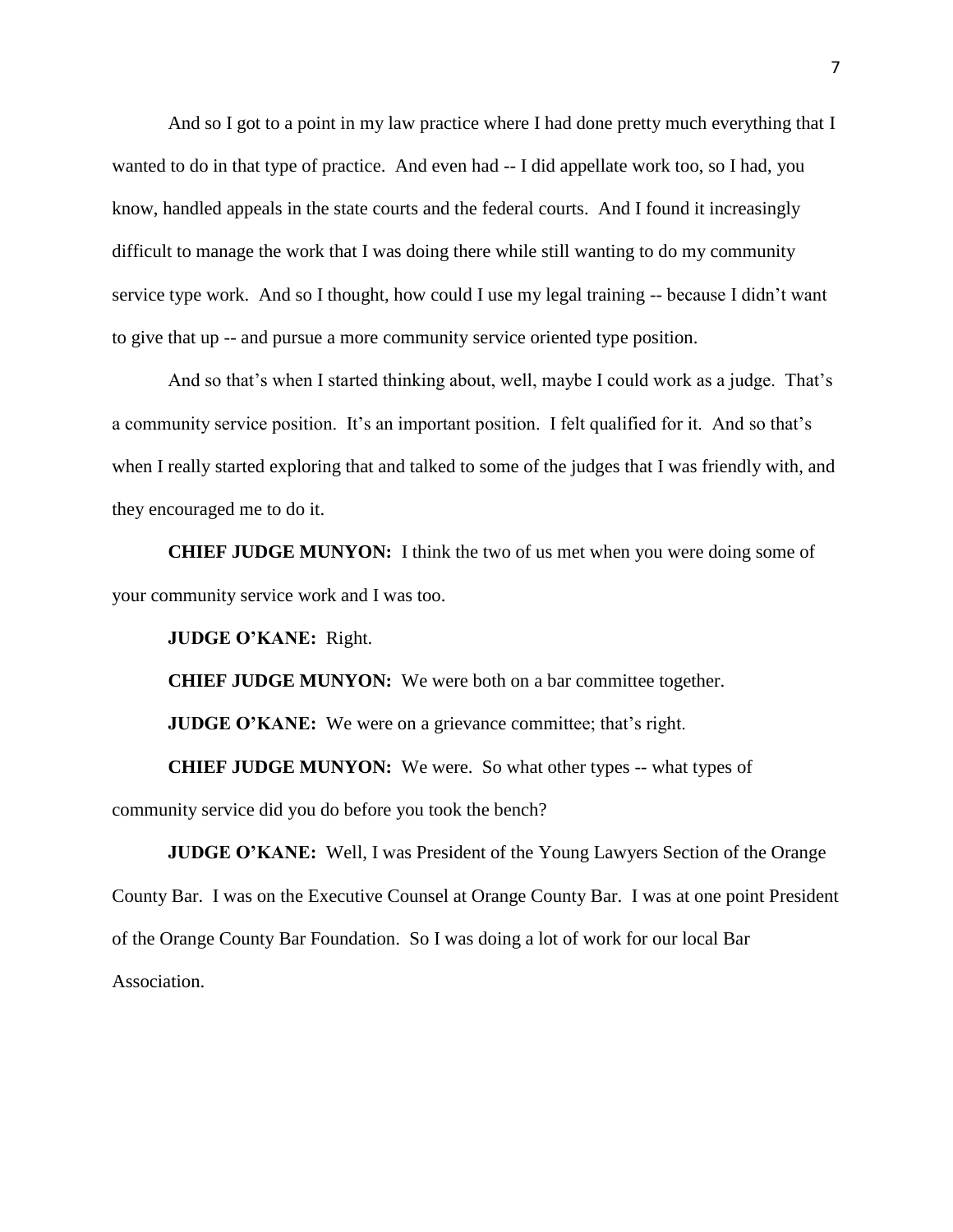And then I was on a grievance committee for many years through the Florida Bar. And then of course when I started having children, I was doing volunteer work, you know, at their schools, like most parents do.

And so -- I'm trying to think. I was on a couple of other committees through my church, St. James. There -- they had an Outreach Love Program where public school kids came in every Saturday and we would mentor them during an entire school year. So I participated in the Outreach Love Program.

And -- yeah, I can't -- I mean, I'm sure there were more, but those are what come to mind immediately.

**CHIEF JUDGE MUNYON:** So you came to the bench through the appointment process.

**JUDGE O'KANE:** Right.

**CHIEF JUDGE MUNYON:** And you -- if I recall correctly, you were appointed the first time you applied.

**JUDGE O'KANE:** I was, to my surprise. Yes. Yes. And, you know, most people going through the appointment process will tell you that it takes a little while to get appointed. And so that's what I thought. I had no expectation that I would get appointed the first time that I applied. And, you know, since I had a great job, it wasn't like I was looking to make that career change because I didn't like what I was doing.

And so I thought that my path would be typical of lots of other folks. And then, of course, I was pleasantly surprised when I was nominated as one of the six, you know, my first time, and then obviously thank -- very thankful to former Governor Jeb Bush for giving me this job, so --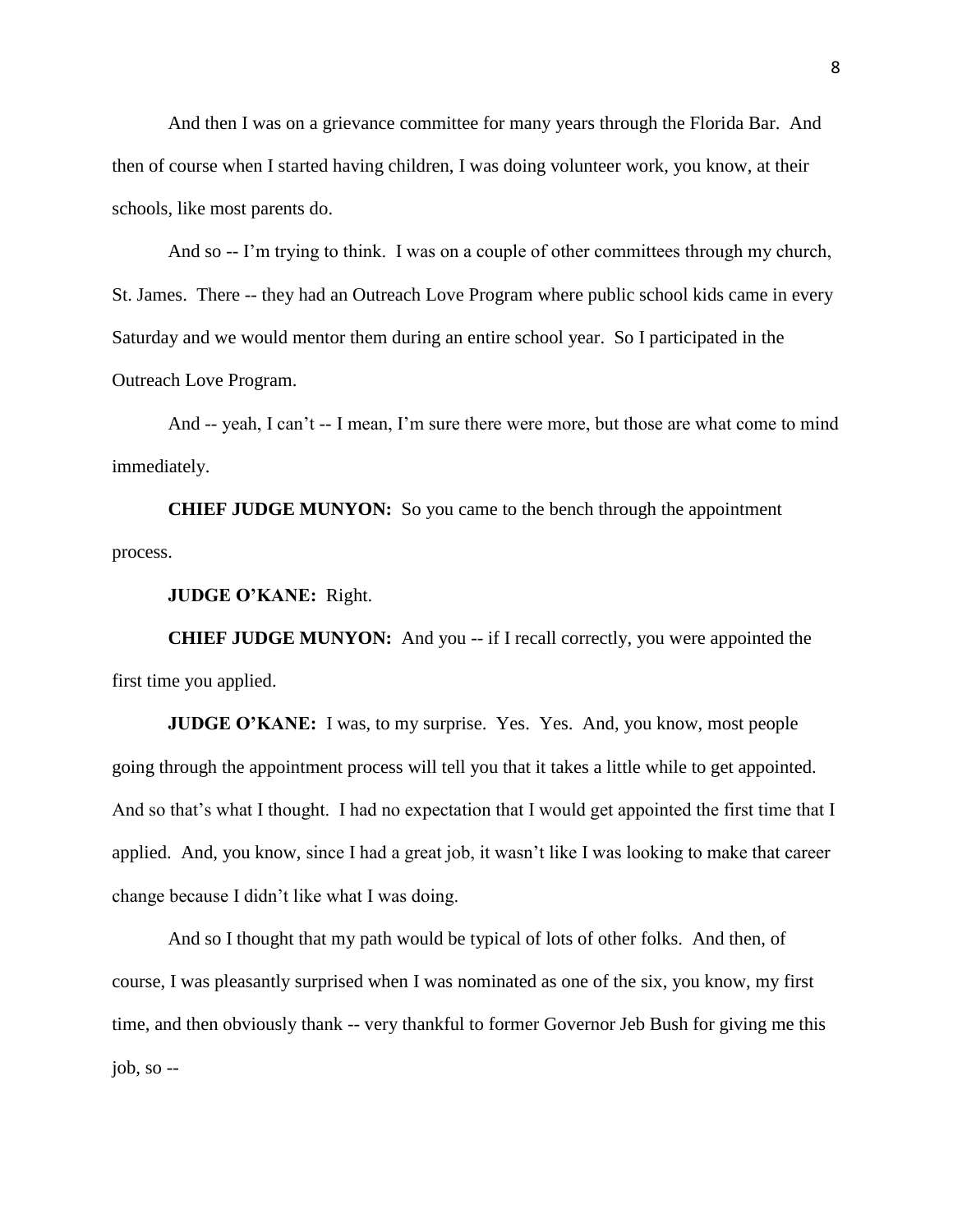**CHIEF JUDGE MUNYON:** And I think I started the beginning of May of '03.

**JUDGE O'KANE:** Right.

**CHIEF JUDGE MUNYON:** And you started in June?

**JUDGE O'KANE:** In July.

**CHIEF JUDGE MUNYON:** July.

**JUDGE O'KANE:** Right.

**CHIEF JUDGE MUNYON:** So I knew it was very close in time --

**JUDGE O'KANE:** Right.

**CHIEF JUDGE MUNYON:** -- because we had our investitures together.

**JUDGE O'KANE:** That's right, we did. Yeah. I started this job the day after my

birthday in July. It's on the -- that's why I'll never forget the date.

**CHIEF JUDGE MUNYON:** So as is true to form in the Ninth Circuit, many times you

get stuck in a division where you've never had any experience or practice.

**JUDGE O'KANE:** Right. Right.

**CHIEF JUDGE MUNYON:** And I think that happened to you.

**JUDGE O'KANE:** Correct.

**CHIEF JUDGE MUNYON:** So tell us about your first days on the bench in the

Criminal Division.

**JUDGE O'KANE:** Well, I had the good fortune to know in advance where I was going to be assigned because, at that time, Senior Judge Frank Kaney was in the Criminal Division, in Division 12, and Judge Kaney was -- is still really good friends with one of my former law partners, Hugo de Beaubien. And so as soon as the word came down that I got the appointment,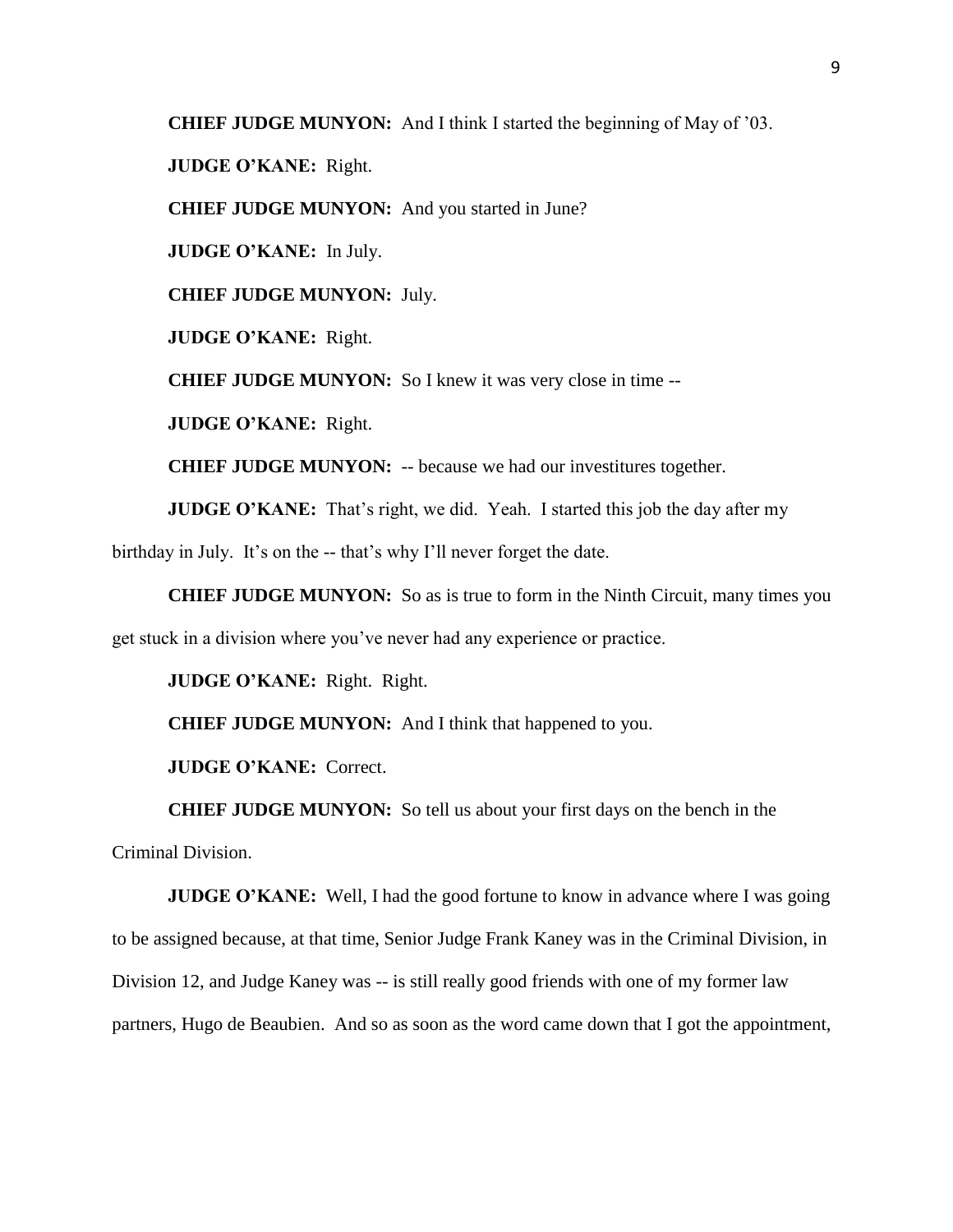I believe with Judge Perry's blessing, Judge Kaney called Hugo and Hugo put him in touch with me and he said, you're going to be assigned to this Criminal Division, start coming over.

So I had about three weeks between the time of my appointment and when I started. And so I would come to the courthouse almost every day and I would sit in with judges who were presiding in the Criminal Division so that I could see what was going on, meet the lawyers, and see how judges did -- handled things differently.

So I sat in for jury selection, and a violation of probation day, and a hearing day, and a pretrial conference, all of which were completely foreign to anything that I ever saw in the Civil Division. So I was incredibly grateful to the judges who made time for me -- I think I even may have sat in with you for some hearings -- so that I could see what the practice of criminal law was like because, again, that's so foreign from the practice of civil law.

And of course I was reading all the rules of procedure and studying up, as best I could, on some of the constitutional issues. So I felt somewhat prepared. At least I was getting used to the vocabulary and those types of things.

But back then, because we did not have electronic filing like we do now, the clerk had the physical files. So I started on a Monday, which was the first Monday of a two weeks of hearings. And so I came in that weekend, I asked the clerk to give me the files for all of the cases that week, to bring them to the -- my office, and I came in over the weekend and I went through every single file and I looked at every single case to see where the case was, what the issues were, and then did a bunch of research, you know, to get prepared.

And so that's what I did and continued to do, you know, to get ready. And I think that some of the lawyers were surprised at the level of research that I had done on some of these, you know, novel issues so that I could understand what the law was. And then by the time of the first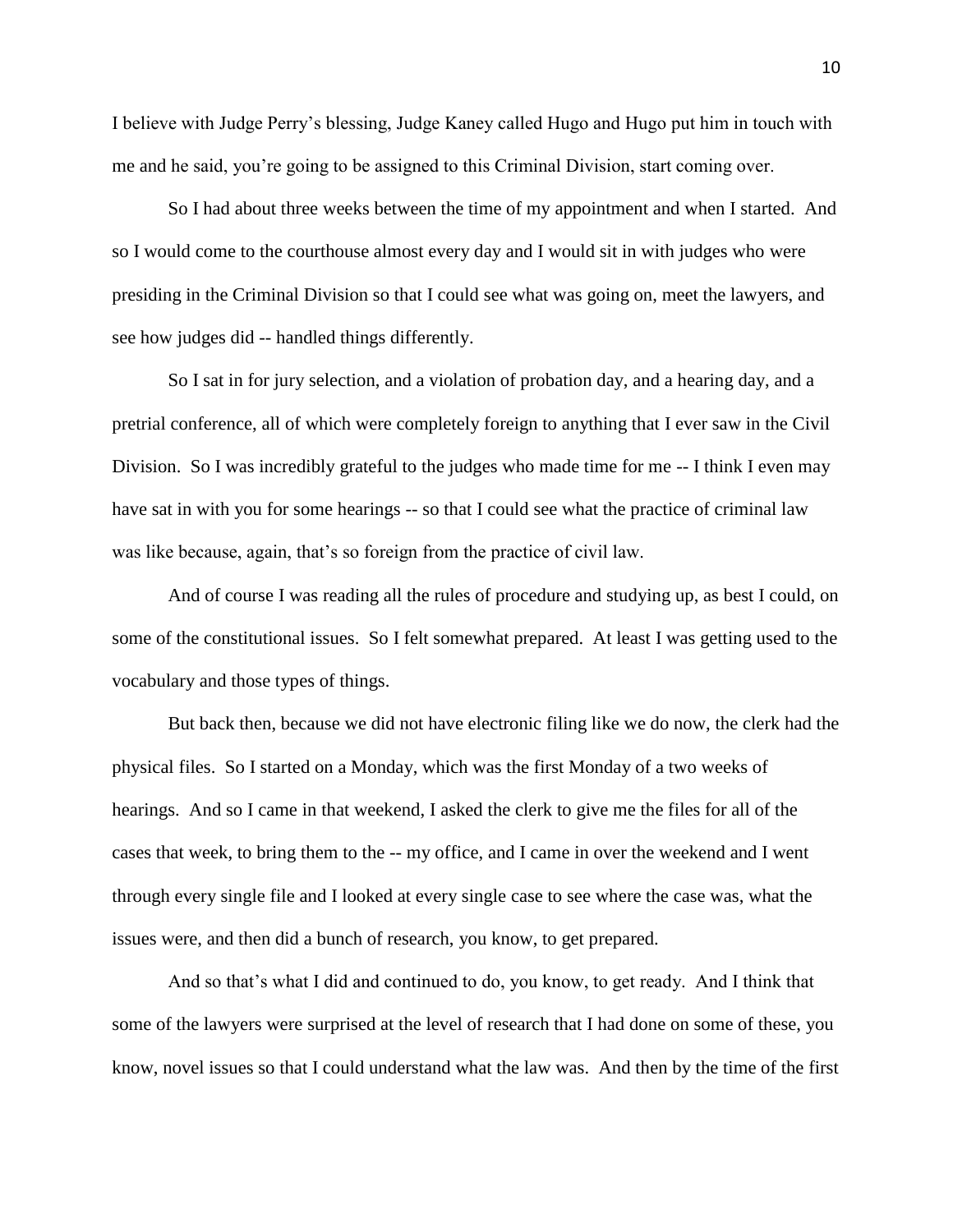week of trials, I felt pretty confident, you know, with being able to handle a trial and just, you know, pressed on at that point, did the best I could, so --

**CHIEF JUDGE MUNYON:** Yeah. Most lawyers specialize in something, or they - their practice is geared toward a finite area of the law.

**JUDGE O'KANE:** Right.

**CHIEF JUDGE MUNYON:** And judges generally don't have that luxury.

**JUDGE O'KANE:** Right.

**CHIEF JUDGE MUNYON:** We move around from division to division.

**JUDGE O'KANE:** Right. So we're like the last generalists in the law, right, you know.

**CHIEF JUDGE MUNYON:** Absolutely. So how did you deal with that, having to

learn new areas of the law every couple of years?

**JUDGE O'KANE:** Well, you know, I kind of approached it the same way that I approached things in my civil practice. So the great thing about a civil practice is that there is one set of rules, the Rules of Civil Procedure. But every subject matter is completely different. So you could be handling an employment case, you could be handling a breach of contract case, you could be handling a personal injury case.

And even though the rules of procedure may be the same, the substantive areas of the law are so different. And so that's why I like to say that people that -- or judges that are in the Civil Divisions are kind of like the Shell Answer Man. That's an old reference, and everyone will know how old I am by that. But you have to know enough about a lot of different things to be able to answer the questions.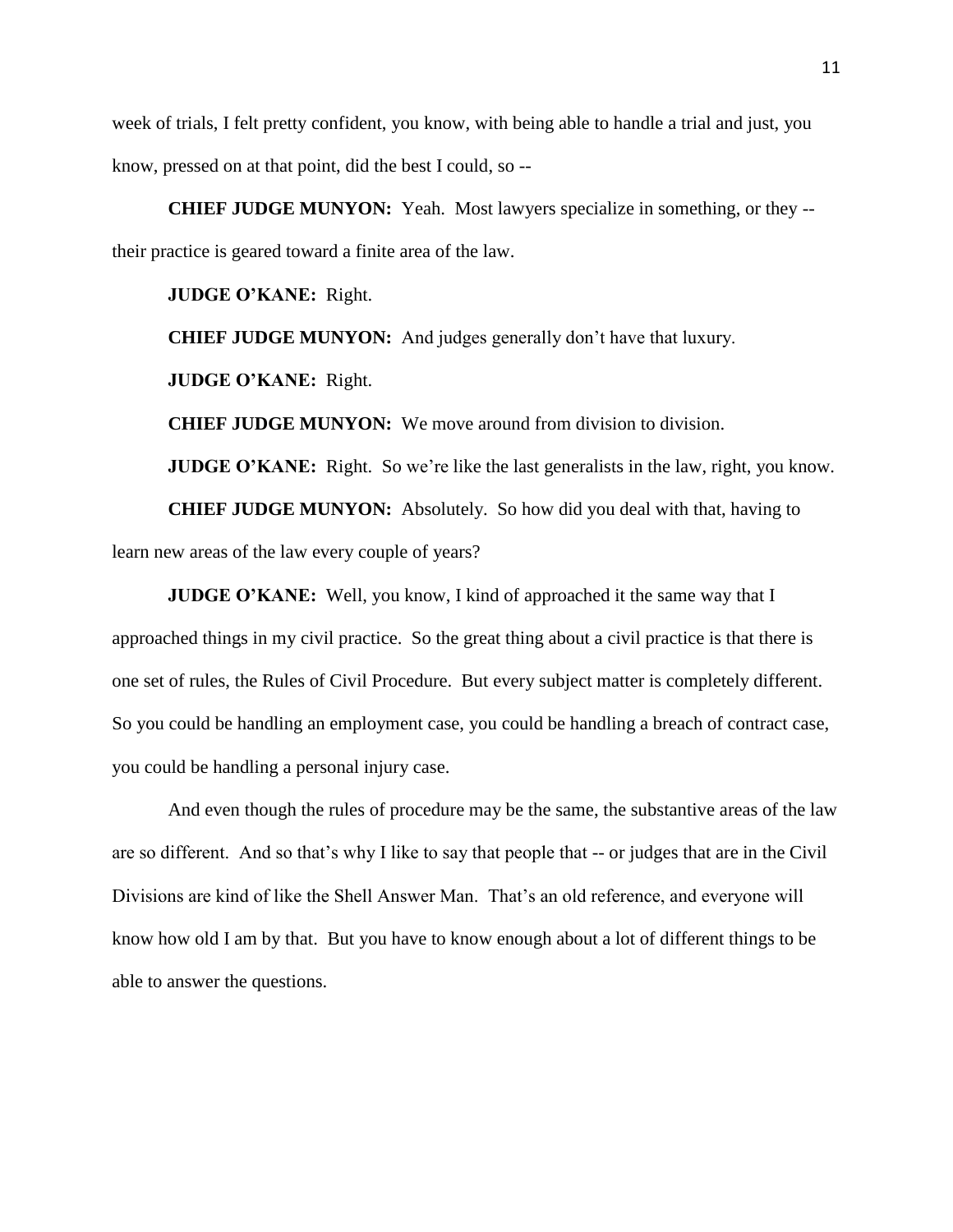And so fortunately, you know, one of the things that the Ninth Circuit gives us is a license to Westlaw, and so I would just research as best I can all of the substantive law in order to be ready for the next day's hearings.

You know, transitioning from a civil practice to criminal, obviously, is a huge learning curve because the rules of procedure are different, the substantive issues are different. Transferring from the Criminal Division to the Civil Division, which is what I did, was a lot easier transition for me because I already knew the Civil Rules. Of course, I had had that whole civil background, so that transition was definitely easier.

And then when I transitioned from Business Court to Family, again, huge learning curve because I didn't do any family work as a lawyer. And -- but the rules of procedure are generally the same, so I knew those and just studied, you know, Chapter 61 and the relevant statutes and case law to get ready for that.

**CHIEF JUDGE MUNYON:** I think when I became a judge, what surprised me was the work; the work that people don't see that has to be done.

**JUDGE O'KANE:** Right. Right.

**CHIEF JUDGE MUNYON:** What was your surprise when you came onto the bench?

**JUDGE O'KANE:** So I think that definitely is an issue. I mean, I think people look at what we do and think, oh, if that person can do it, you know, I can do it; it's so easy. But that's not the case necessarily. There's a lot more work that has to be done outside of a courtroom that people don't realize. So that definitely took some getting used to.

But I think the biggest surprise for me was -- because I had no understanding of this before I became a judge, was how the court system is funded and where that money comes from.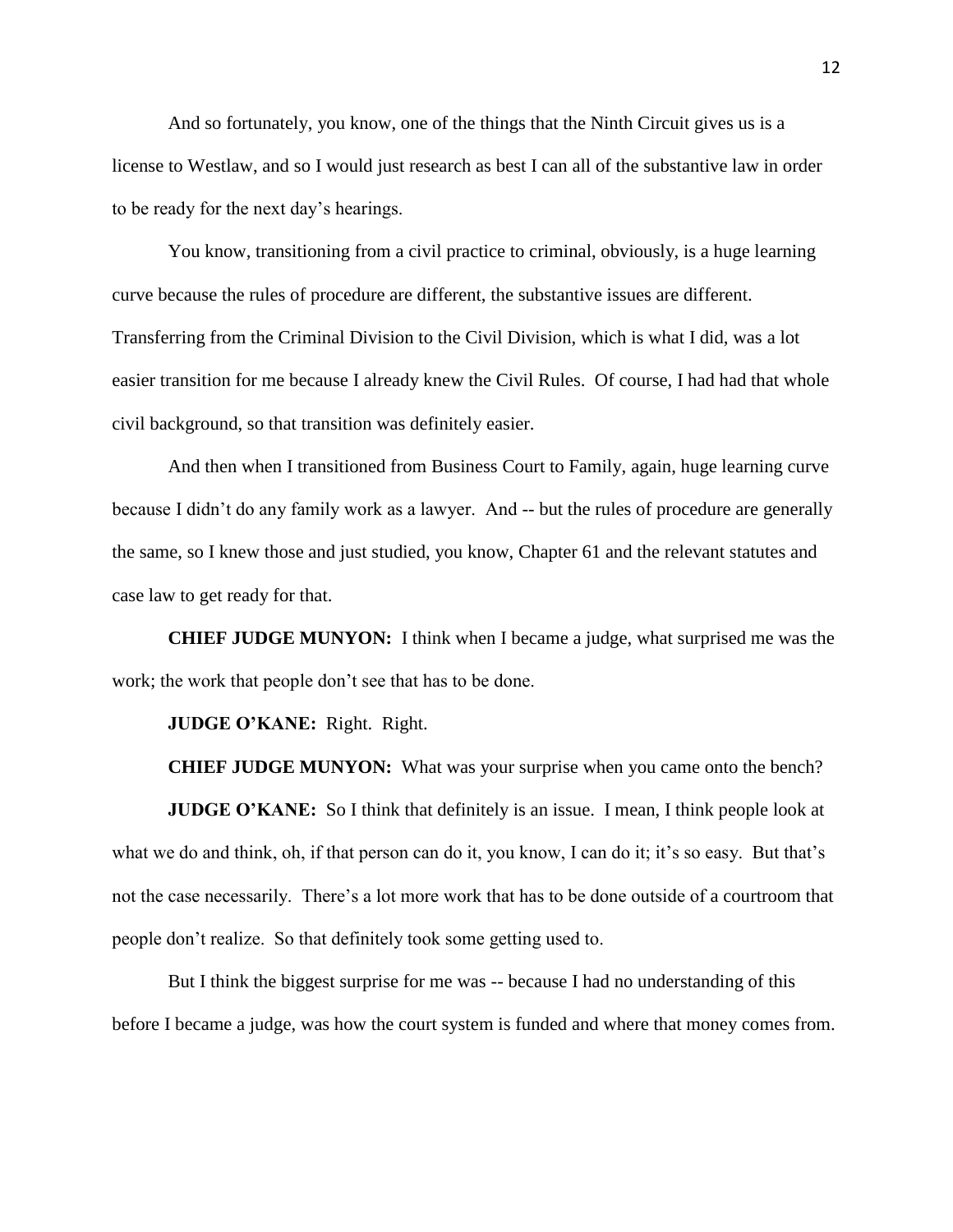And, you know, why is it that we don't give our staff cost of living adjustment raises every year. Why is it that we don't give bonuses or merit raises like we do in the private sector. And so --

**CHIEF JUDGE MUNYON:** Why doesn't each judge have a staff attorney that they can, yeah, assign projects or assign writing assignments.

**JUDGE O'KANE:** Right. Right. So learning about the funding -- and I don't profess to know all of it because it's very complicated -- that, to me, was the biggest surprise. And I was thinking -- like a perfect example of this was -- and I can't remember what year it was, but remember when Chuck Hydovitz worked with us in Court Administration?

#### **CHIEF JUDGE MUNYON:** Yeah.

**JUDGE O'KANE:** And it was a year where I think statewide we were trying to get salary increases for our staff; judicial assistants and our Court Administration staff. And we were getting a lot of pushback from the Legislature on that. But at the same time, Chuck is coming to my office saying we have all this money for office furniture, do you need some new office furniture or something, you know, new for your office. And my response was, I don't need anything for my office but can we give that money to our assistants so that they could have a salary increase, or our court staff and our Court Administration folks. And learning that, you know, money for office furniture comes from a different bucket than salary dollars for our employees and we can't mix those two. And to me, you know, of course that made no sense coming from the private sector where we have that flexibility.

So it's still a mystery to me how all of the funding works, you know, the nitty-gritty of it. I have a general understanding of it now. And I think most people would be surprised by how funding for the court system works and how we don't have a dedicated source of funding every year, and every year we have to go to Legislature to ask them to approve a budget for us and --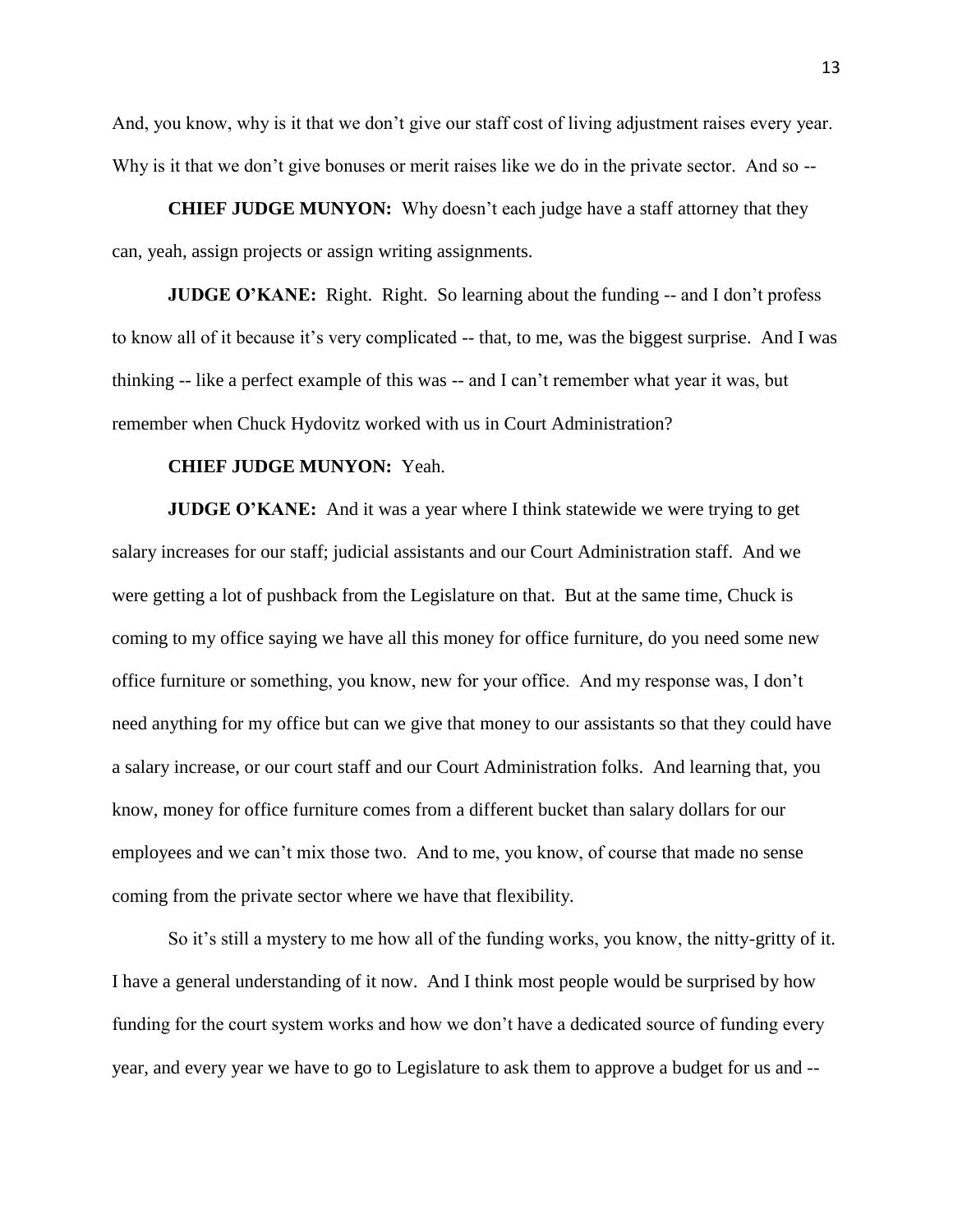**CHIEF JUDGE MUNYON:** And our piece of the budge it so small.

**JUDGE O'KANE:** Right.

**CHIEF JUDGE MUNYON:** I think the entire branch is .7 percent of the entire state budget.

**JUDGE O'KANE:** Right. Right. I mean, we are -- you know, we are a third collegial branch of government, and the amount of money that it takes to fund us and our programs is so small compared to all of the other agencies and everything else in the budget that it just seems to me that at some point, you know, we should have a dedicated funding source, so --

**CHIEF JUDGE MUNYON:** Well, once you retire, you can start working on that.

**JUDGE O'KANE:** Maybe I can work on that. I don't know if anybody in Tallahassee would listen to me, but certainly I'll give it the good college try.

**CHIEF JUDGE MUNYON:** So in the Criminal Division, you were there for quite some time.

**JUDGE O'KANE:** Right.

**CHIEF JUDGE MUNYON:** And you have been Administrative Judge, I think first in the Criminal Division, right?

**JUDGE O'KANE:** Right. First, in criminal.

**CHIEF JUDGE MUNYON:** And then you -- yeah.

**JUDGE O'KANE:** Yeah.

**CHIEF JUDGE MUNYON:** So tell me, what does an Administrative Judge do and what did you like about it, what didn't you like about it?

**JUDGE O'KANE:** Well, I've always enjoyed being Administrative Judge because I like that leadership position and held lots of leadership positions, you know, before being a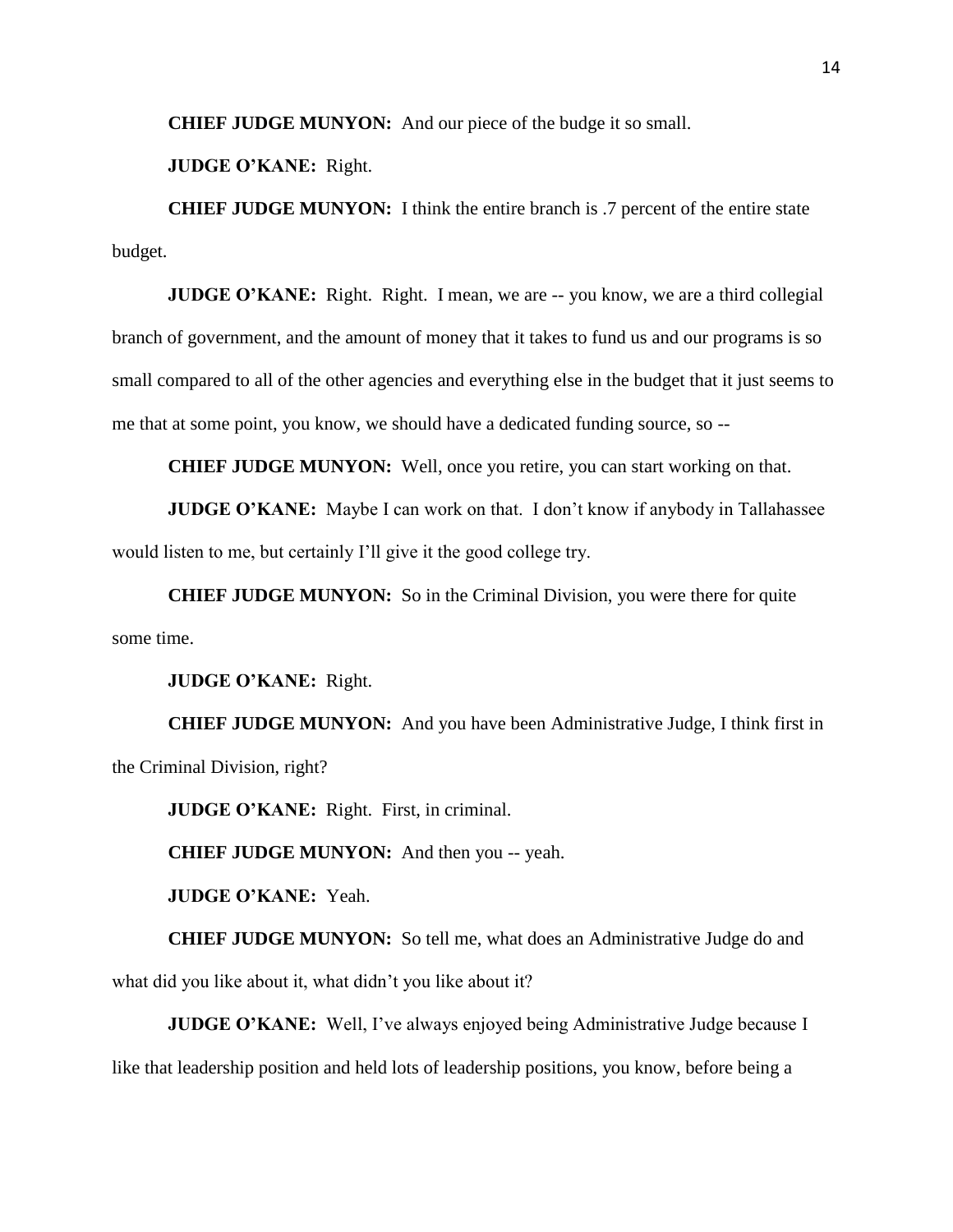judge, so I've never thought of it as a burden. Sometimes it's been more challenging than others. Like, obviously, with COVID, it's been a lot more challenging than pre-COVID.

But specifically for the Criminal Division, what most people wouldn't realize, is that there are so many stakeholders involved in the Criminal Justice System, it's not just the judges, the state attorneys, the defense lawyers. It's -- you have to deal with issues coming with the probation, you know, from the Department of Corrections, probation officers, issues with the jail, issues with the Clerk's Office. There are sometimes issues with bondsmen.

And so there are so many other parts of the Criminal Justice System that exist outside of the courthouse that, you know, sometimes we need to consult with them, sometimes they have issues with what is going on with judges in terms of entering orders or what do their orders mean, those types of things.

Most recently, you know, dealing with the Department of Corrections trying to find space in this building for a probation officer so that people who are sentenced to probation can immediately report to this building -- an office in this building as opposed to going to an office off-site. So there's lots that goes on with criminal in terms of administrative work.

With COVID it was just amplified because we were switching from in-person hearings to virtual hearings, trying to get links associated -- or set up with the jail, making sure all of our courtrooms had virtual links so that lawyers could appear virtually. And I -- and that was not unique to criminal. I mean, obviously, we were doing that with other divisions but it seemed like there was a lot more. Nobody --

**CHIEF JUDGE MUNYON:** It's a little more complex with criminal.

**JUDGE O'KANE:** Right.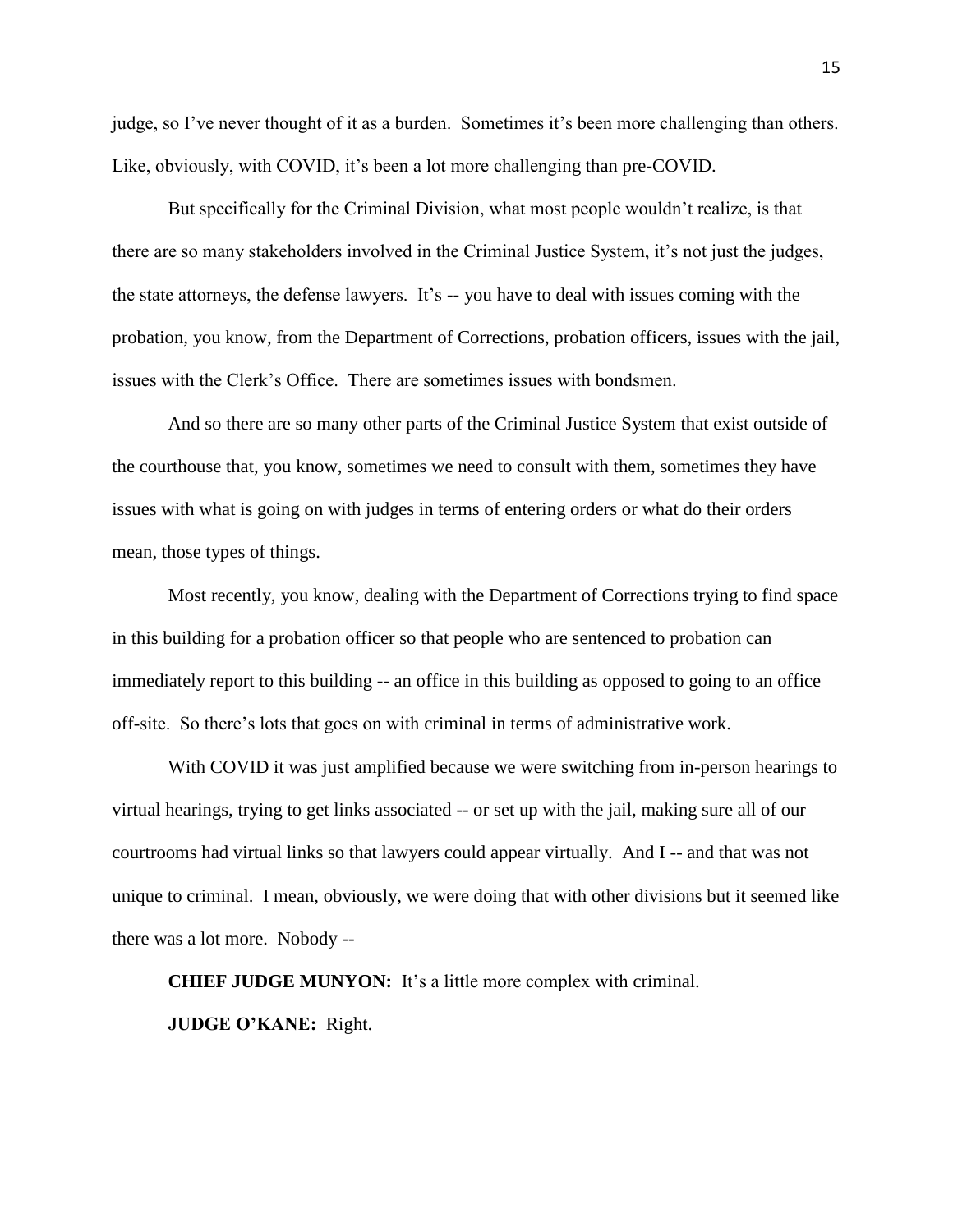**CHIEF JUDGE MUNYON:** Because you have some constitutional considerations that other divisions may not have.

**JUDGE O'KANE:** Right. And so one thing probably people didn't think about was just transportation of inmates from the Department of Corrections facilities across the state and transportation of inmates from other local jails as well as the Orange County Jail. I mean, there were huge issues with transportation issues. So, yeah, so there was a lot that went along with that.

In civil, you know, from an administrative function is dealing with the Clerk's Office on reporting issues. But there aren't as many major administrative tasks associated with civil as there were with criminal. But certainly over the years with civil, even when I was just in the Civil Division and not in an administrative function, you know, we had the King Commission where we were trying to get uniformity with scheduling and when we do ex-parte and things like that. And --

**CHIEF JUDGE MUNYON:** And when I was in the Civil Division, we had the foreclosure crisis.

**JUDGE O'KANE:** Right. We had -- right.

**CHIEF JUDGE MUNYON:** And I had to deal with that.

**JUDGE O'KANE:** Right. And so -- right. That was a huge issue. Right. I was not Administrative Judge then --

#### **CHIEF JUDGE MUNYON:** Yeah, I was.

**JUDGE O'KANE:** -- but I was in the Civil Division. Yeah. Yeah, I remember that. Those were very busy days.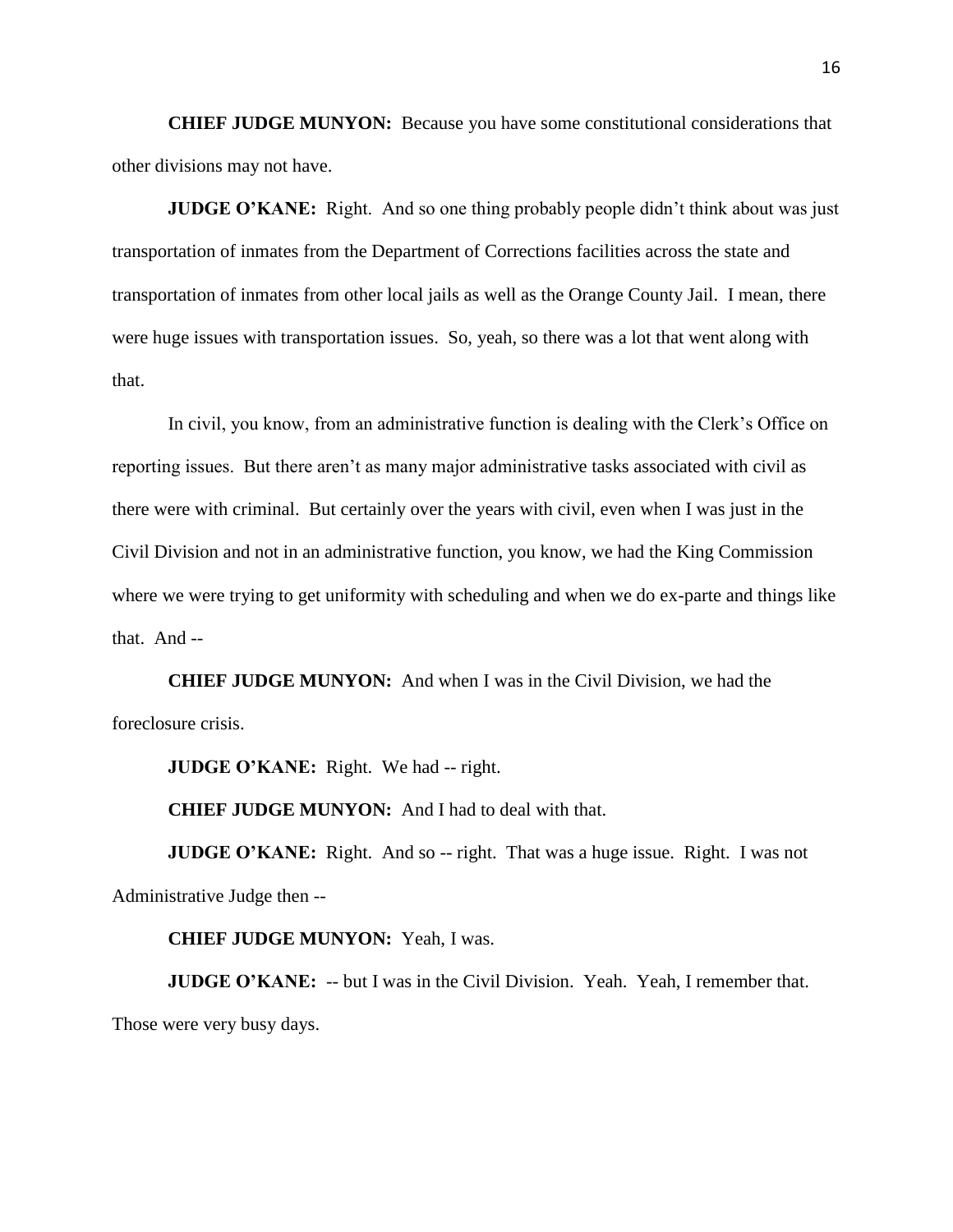**CHIEF JUDGE MUNYON:** But you've enjoyed your time as Administrative Judge in each of the divisions that you've been in?

**JUDGE O'KANE:** I have. Number one, you get to work with your colleagues on a different level, right. So Administrative Judges -- first of all, we don't get any extra money. We don't really have any power. All we do is try to facilitate discussions with other folks so that our divisions run smoothly.

And also, one of the things that I've always done when I was the Administrative Judge is try to reach out to the judges in the division and just -- whatever help they need, whether it be advice on how to schedule hearings or how to do trials or, you know, helping them with getting a staff attorney on board to help them do some projects and things like that. So that, to me, also has been a huge benefit, is getting to know those judges a little bit more closely because I was engaged with them more frequently.

**CHIEF JUDGE MUNYON:** So your -- you have been on the bench for 18 years. **JUDGE O'KANE:** I know. It's a long time.

**CHIEF JUDGE MUNYON:** It's a long time. Looking back on that time, what are you proudest of?

**JUDGE O'KANE:** So, you know, I don't really think -- I don't really necessarily think in terms of that. But, you know, a couple things. When I started this job, my children were fifteen months old and almost four, and now they're both adults. You know, one's out of college, one's in college. And so, as you know, this job is a very demanding job and there are consequences of your decisions that weigh on you and sometimes may affect your family.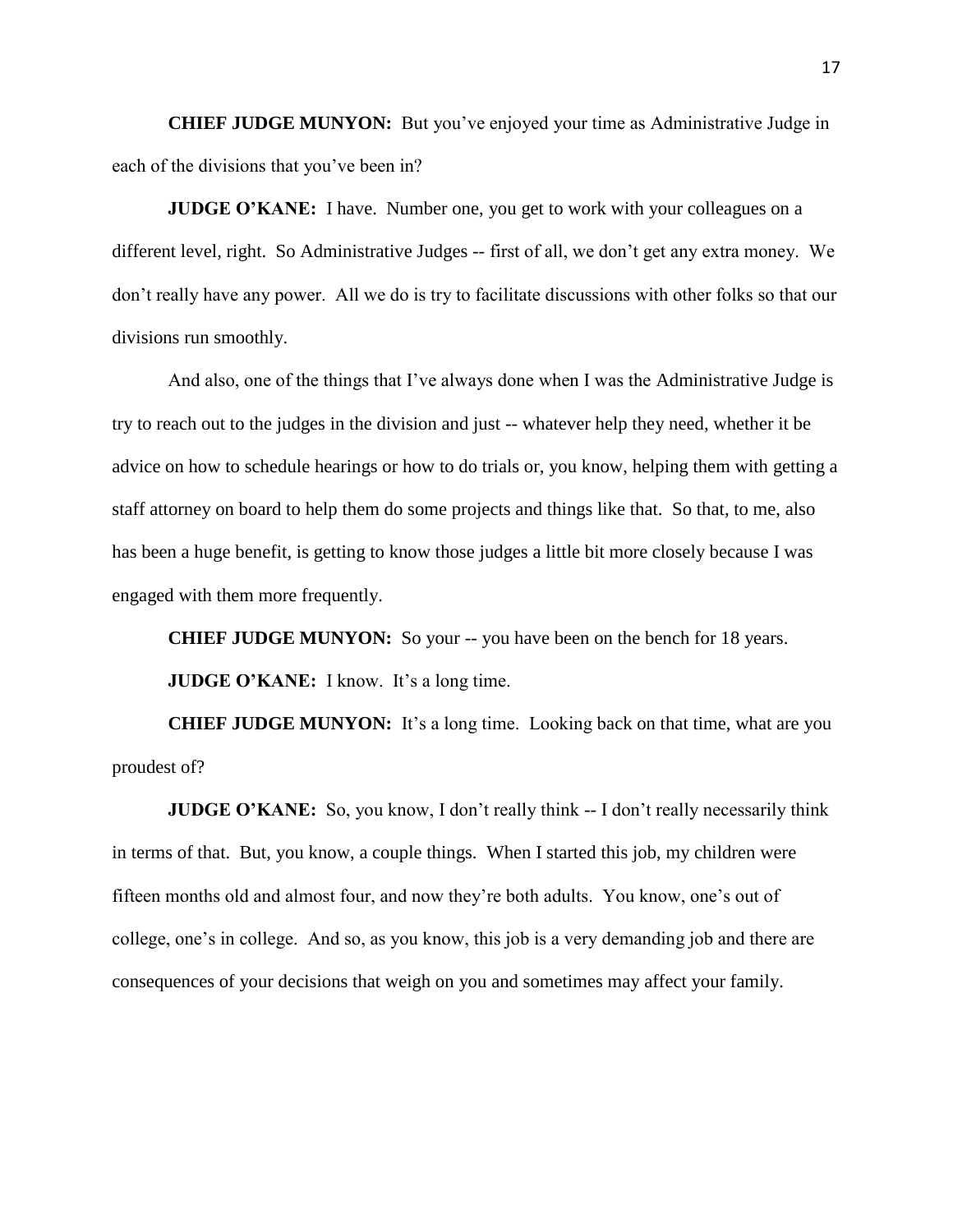And so I think one of the things I'm most proud of is that, despite all of those demands and despite the personal consequences to me, I've been able to -- with the -- of course the help of my wonderful husband, raise two well-adjusted, happy, healthy children.

**CHIEF JUDGE MUNYON:** Oh, awesome --

**JUDGE O'KANE:** You know, and --

**CHIEF JUDGE MUNYON:** -- awesome children.

**JUDGE O'KANE:** Yeah. And, you know, I can remember the times when I was running late in court because I was in a trial and we -- the jury wanted to deliberate till 8:00 or 9 o'clock, which means your children are in daycare longer than they otherwise would be and, you know -- you know what it's like -- and your --

**CHIEF JUDGE MUNYON:** And your husband's getting dinner.

**JUDGE O'KANE:** Right. And you know what it's like. I mean, it's -- this is not unique to us. It's an issue with all working families. But there are certain challenges that go along with this job that most people don't think about that have an effect on your family. And so I'm proud that, despite that, you know, I've got these two incredible boys -- young men now. So that's one thing.

And the other thing that I've done probably for the last at least ten years, if not more than that, is I've been involved in judicial education with New Judges College, and I've been teaching. And so I'm proud of the contribution that I've made to those new judges in the areas that I've taught. And I've got to meet judges from across the state, you know, because all new judges have to go through New Judges College, and so I'm proud of the work that I've done with that.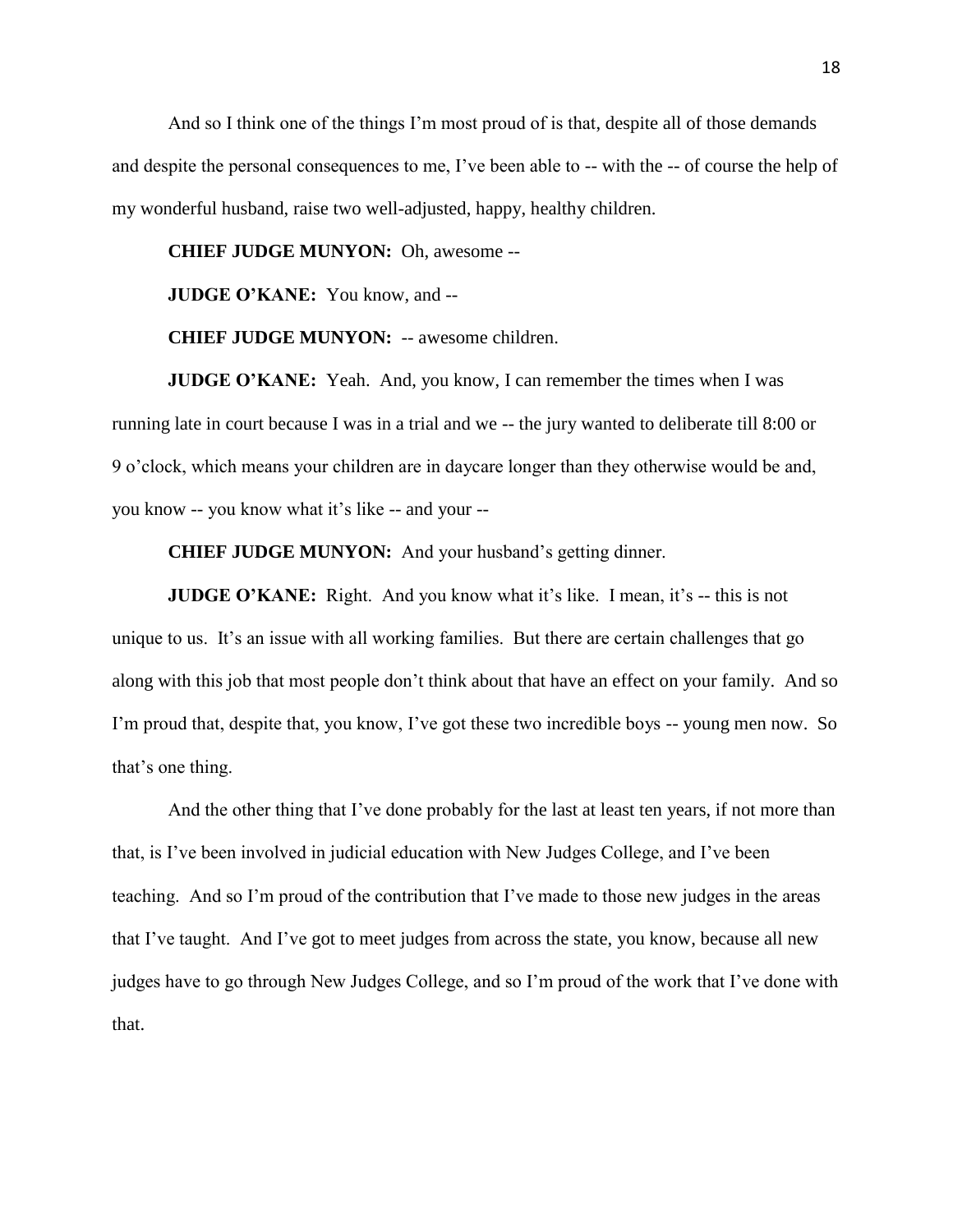I -- having not had any experience whatsoever in criminal law, like none -- like I couldn't even tell you where the Criminal Courthouse was before, when we had multiple courthouses -- I am proud of the fact that I became comfortable in that assignment; more comfortable than I thought I would be because it just -- you know, dealing with the types of cases that you deal with in criminal court, particularly the trials, and there were -- there was two years where I was the trial judge, I was just doing exclusively trials, and so I -- everybody sent me their murder cases and their sexual battery cases and what I would consider the more serious crimes cases. And just trying those cases week in and week out and being able to do that for two years, number one, it's exhausting, as you know because you did that job.

#### **CHIEF JUDGE MUNYON:** Yeah.

**JUDGE O'KANE:** But also, you know, I remember, you know, one month where it just seemed like I had three murder cases back to back, first-degree murder cases. And I do remember two months where I had two first-degree murder cases of small children. So when you're dealing with that type of subject matter it can be, number one, very draining and exhausting, both physically and mentally, but also emotionally, but it's so important to make sure that you get it right. And so I'm proud of the fact that I was able to use whatever skills I had as a civil lawyer and transfer those to criminal and have some measure of success, I think.

**CHIEF JUDGE MUNYON:** Since you've had such a broad range of experience while you've been on the bench, has the work on the bench changed over the 18 years that you've been a judge?

**JUDGE O'KANE:** There's no question that it's changed. I remember when we first started back in 2003 -- because you were in the Criminal Division too, you'll remember this -- it seemed like we didn't have as many jury trials back then --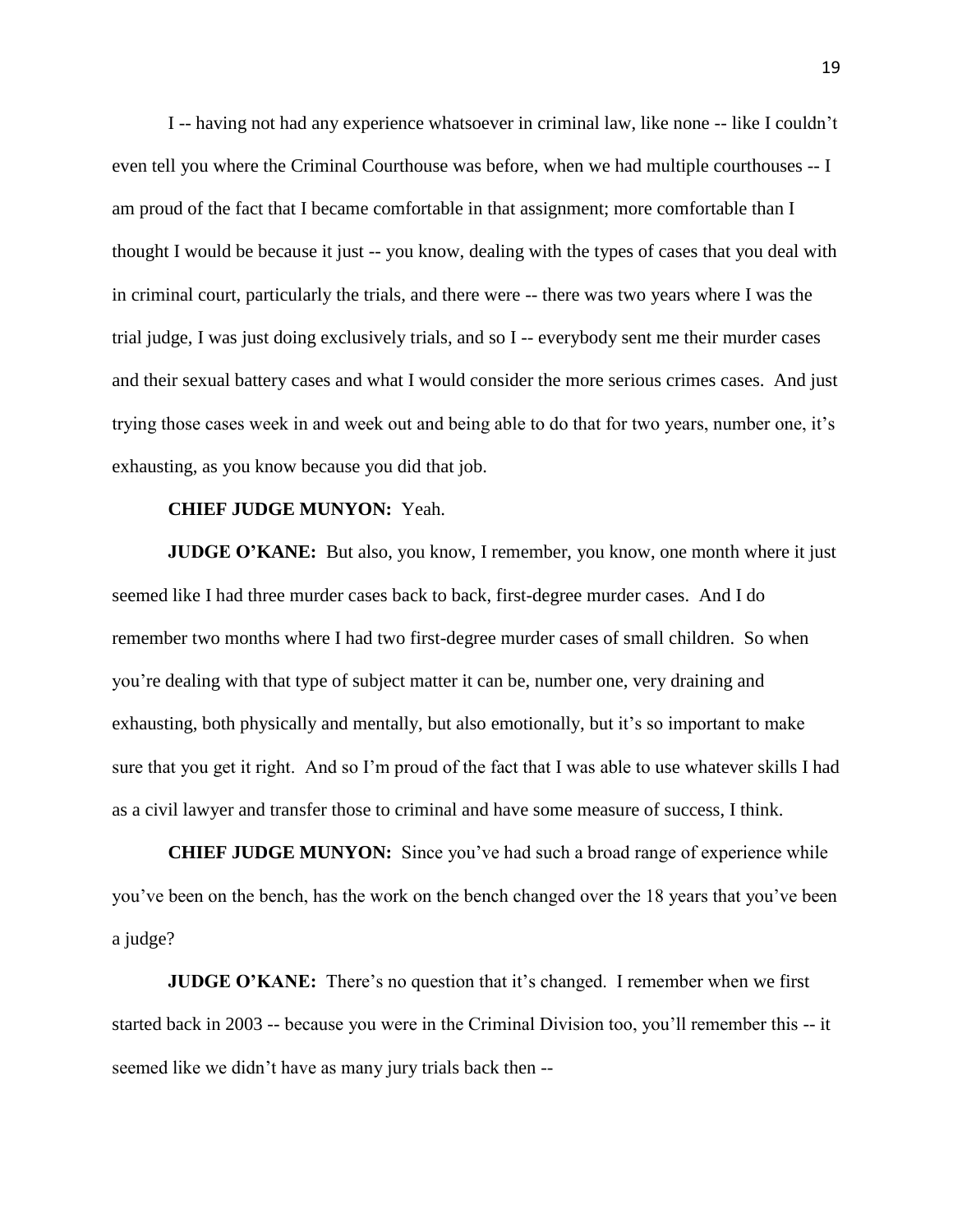**CHIEF JUDGE MUNYON:** Yeah.

**JUDGE O'KANE:** -- as we did in latter years. And then when I went to the General Civil Division is when we had the mortgage foreclosure crisis and so the challenge there was dealing with the volume of that work without letting it affect all of the other civil cases that were just as important.

And obviously our community has grown, so when your population increases there's more litigation, whether it be in criminal cases, civil cases, family law cases, and so the volume of work has increased. Fortunately we've got some new judges coming in to help with that. But the resources have not kept up. And what I mean by that is there's no additional staff attorneys, and the lawyering has continued to be good so, you know, you're getting all this material ahead of time to review for the hearing, so I think just with the volume of work that we have right now in some divisions, I think I can understand why it's hard to keep up with it because we just don't have the resources to help us with that volume of work.

**CHIEF JUDGE MUNYON:** In the 18 years that you've been a judge, not only has the work changed but I think the bench has changed too, right. What have you noticed about the change in the bench over the 18 years?

**JUDGE O'KANE:** So right now I think there are only six judges currently working that were here when we started back in 2003. So just think about that.

**CHIEF JUDGE MUNYON:** Yeah. Yeah, county or circuit.

**JUDGE O'KANE:** Right. Right. So when I -- when we started, Alice Blackwell was here and she's still here, Reggie Whitehead, Rene Roche, you, and then I think Wayne Shoemaker started before we did as a County Judge.

**CHIEF JUDGE MUNYON:** Yes, he did.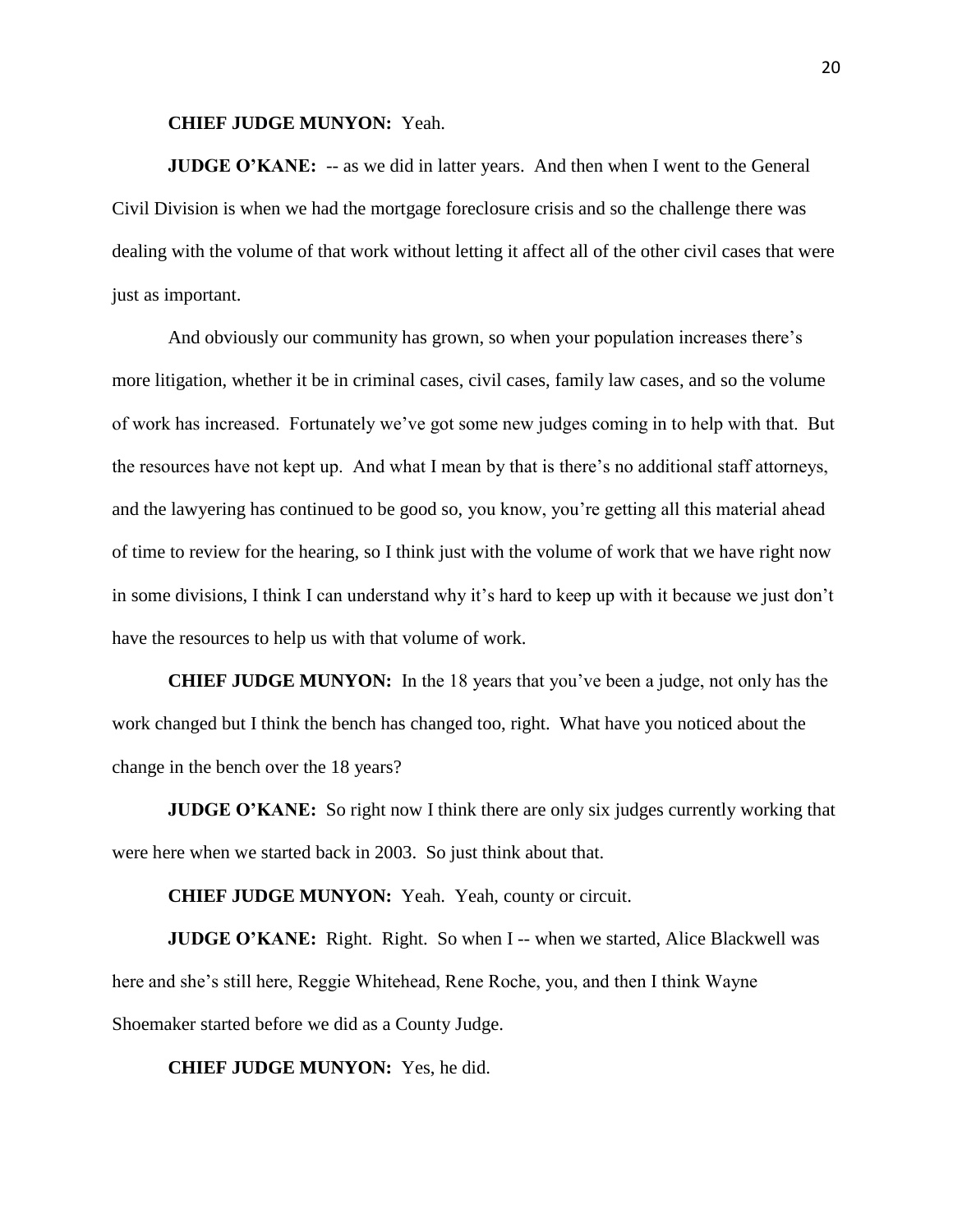**JUDGE O'KANE:** But all of the other judges are new. So that's -- there's one, two, three -- there's six of us currently here today that were here back in the summer of 2003. So just the sheer volume of judges has turned over multiple times in 18 years. And so that, to me, is surprising, because I don't think 18 years is that long.

### **CHIEF JUDGE MUNYON:** Right.

**JUDGE O'KANE:** But it really is a long period of time when you think about just the sheer turnover of judges. And, you know, back when I was appointed, I was 37 years old when I got the appointment and 38 when I started, you weren't much older than me, but that was sort of the anomaly that someone in their late 30s, early 40s was getting appointed because most of the appointments were of attorneys who had more experience in terms of legal experience and just age.

And so that's sort of flipped now. Because if you look at our last, you know, two years of appointments, the majority of the judges that have been appointed are younger attorneys. And so obviously that has an effect overall. I mean, fortunately they're all bright and they're hardworking and they're going to be great judges, but that's a noticeable change from, you know, 18 years ago when you and I were the anomaly, and now you and I would be the norm, I think.

**CHIEF JUDGE MUNYON:** Absolutely. So what -- you are retiring. What made you decide to do that?

**JUDGE O'KANE:** So --

**CHIEF JUDGE MUNYON:** And I know you don't want to call it retirement. **JUDGE O'KANE:** Right.

**CHIEF JUDGE MUNYON:** You want to call it the next stage.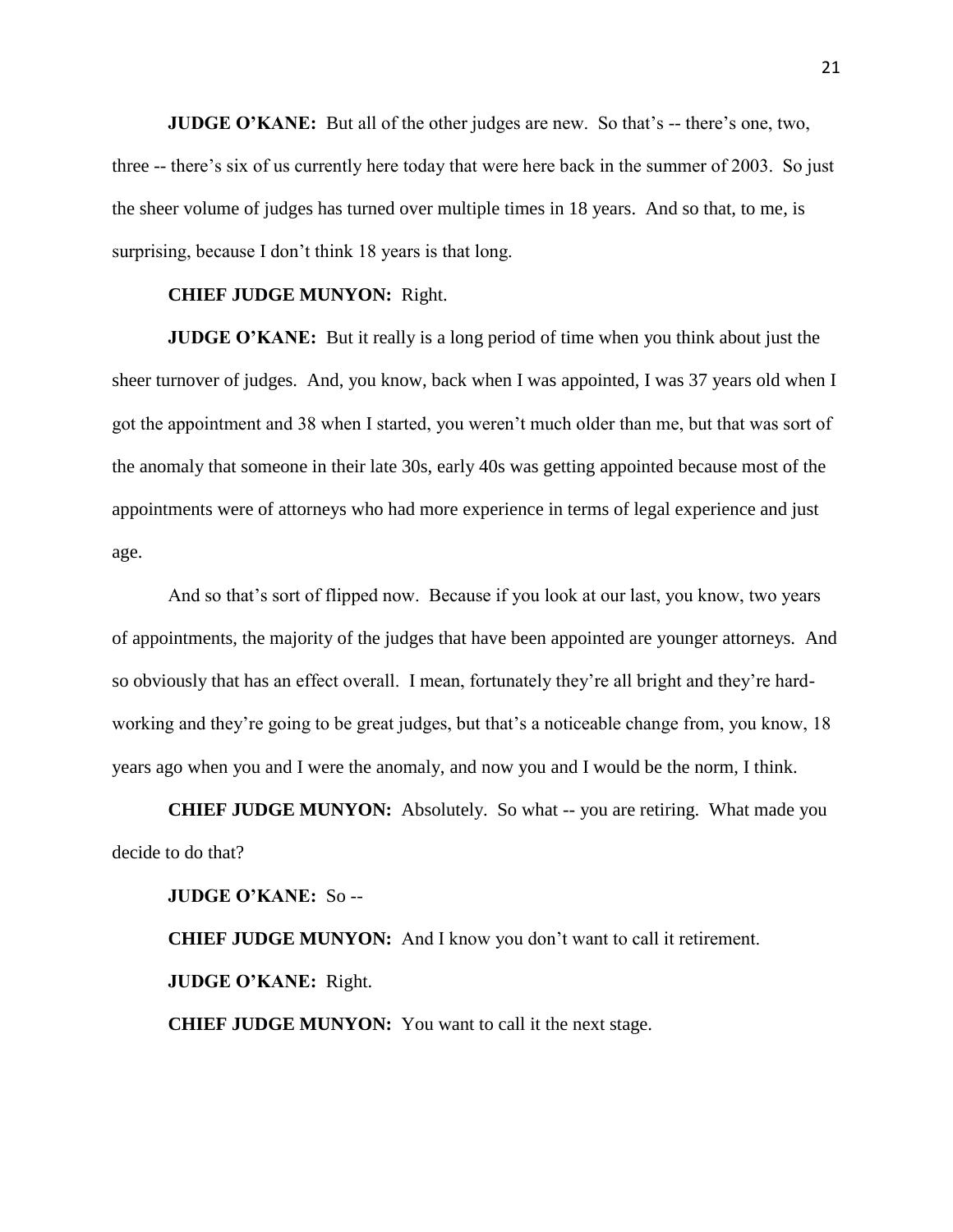**JUDGE O'KANE:** Right. Right. So -- right. I'm just too young to be a retired person. I'm always going to work in some capacity. But -- and I don't want this to sound like I don't want to work, because I'm always going to work hard. I've been working since I was 15 years old, nonstop.

But one of the things that you don't have a lot of when you're a judge is flexibility in your schedule, right, because you are trying to get people in to have hearings as quickly as possible. You know, it's not good for lawyers to have to wait 60, 90, 120 days to have a hearing on their case. And so I have never had a schedule where I just said, well, we're going to stop hearings at a certain time or we're not going to do hearings on Friday afternoons, those types of things. So I believe that when you're here you should be working 150 percent, and that's how I've, you know, scheduled all of my schedules.

But now I'm at a point in my life where I just want some more flexibility, and so I want to be able to work in a career where if I don't want to work ten hours a day, I only want to work six hours a day, then I'm going to work six hours a day. If I want to work three weeks of the month, you know, a hundred hours each week and then take the fourth week off, you know, I'd kind of like to do that.

So I'm just at a point where having that flexibility is important to me for a variety of different reasons. I mean, fortunately, knock on wood, I'm healthy and -- but, you know, I think about our former colleague Jon Morgan.

# **CHIEF JUDGE MUNYON:** Oh, yeah, very sad.

**JUDGE O'KANE:** I mean just, you know, incredibly sad to -- retired and passed away three weeks later.

**CHIEF JUDGE MUNYON:** And he was young and a great person.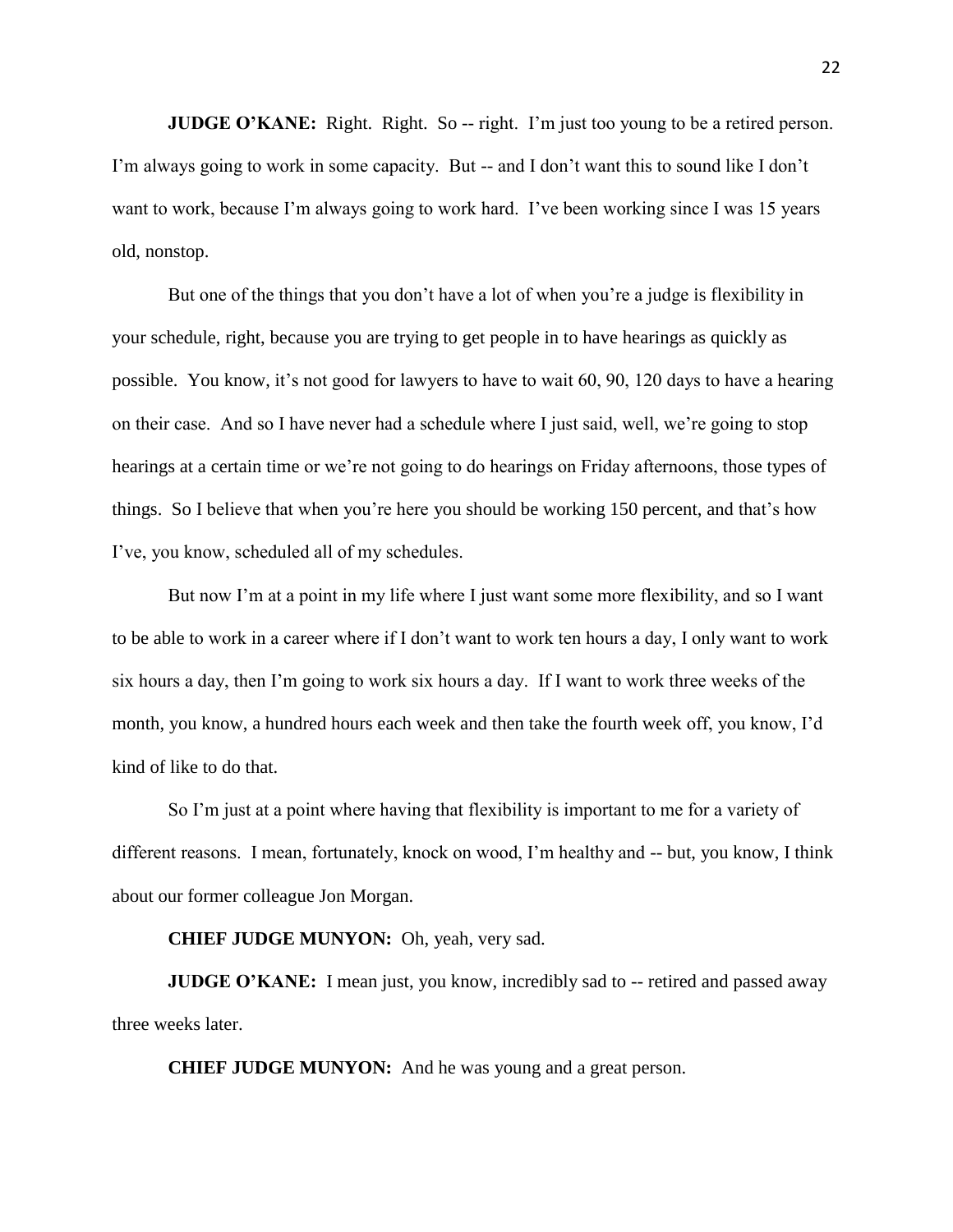**JUDGE O'KANE:** And he was -- right. Great person. It's a huge loss for our community. And so I think about that.

And I think about, you know, my own father who was two years away from retirement when he had a massive heart attack and died at the age of 60. You know, my -- at that time my mom was 55 years old, and her whole life changed. And so just -- you know, a lot of things have happened over the last couple of years.

This was not an easy decision to leave. It was not a decision that I made two months ago. I -- you know, I'd been thinking about this for a couple of years. And then I just think with COVID coming in and some other things happening, you know, I just thought it's the right time. I think 18 years is a good run for me.

**CHIEF JUDGE MUNYON:** So what are you going to do next?

**JUDGE O'KANE:** So I'm in the process -- well, actually, I just yesterday got my certification to do civil mediations from the Florida Supreme Court. I cannot work and will not work as a mediator while I'm still working as a judge. So that will be after I leave.

But I'll take a little bit of time off. My last day is October 1, and I'll be working steadily until then. And I'll take a little bit of time off to kind of, you know, get everything together that I need to do. And so my next job, if you will, in my legal career, hopefully, will be working as a mediator.

**CHIEF JUDGE MUNYON:** And I can attest to the fact that you are working every day until the end, because you are filling in for me at a speaking engagement on the day that you leave.

**JUDGE O'KANE:** Right. Right.

**CHIEF JUDGE MUNYON:** I appreciate that.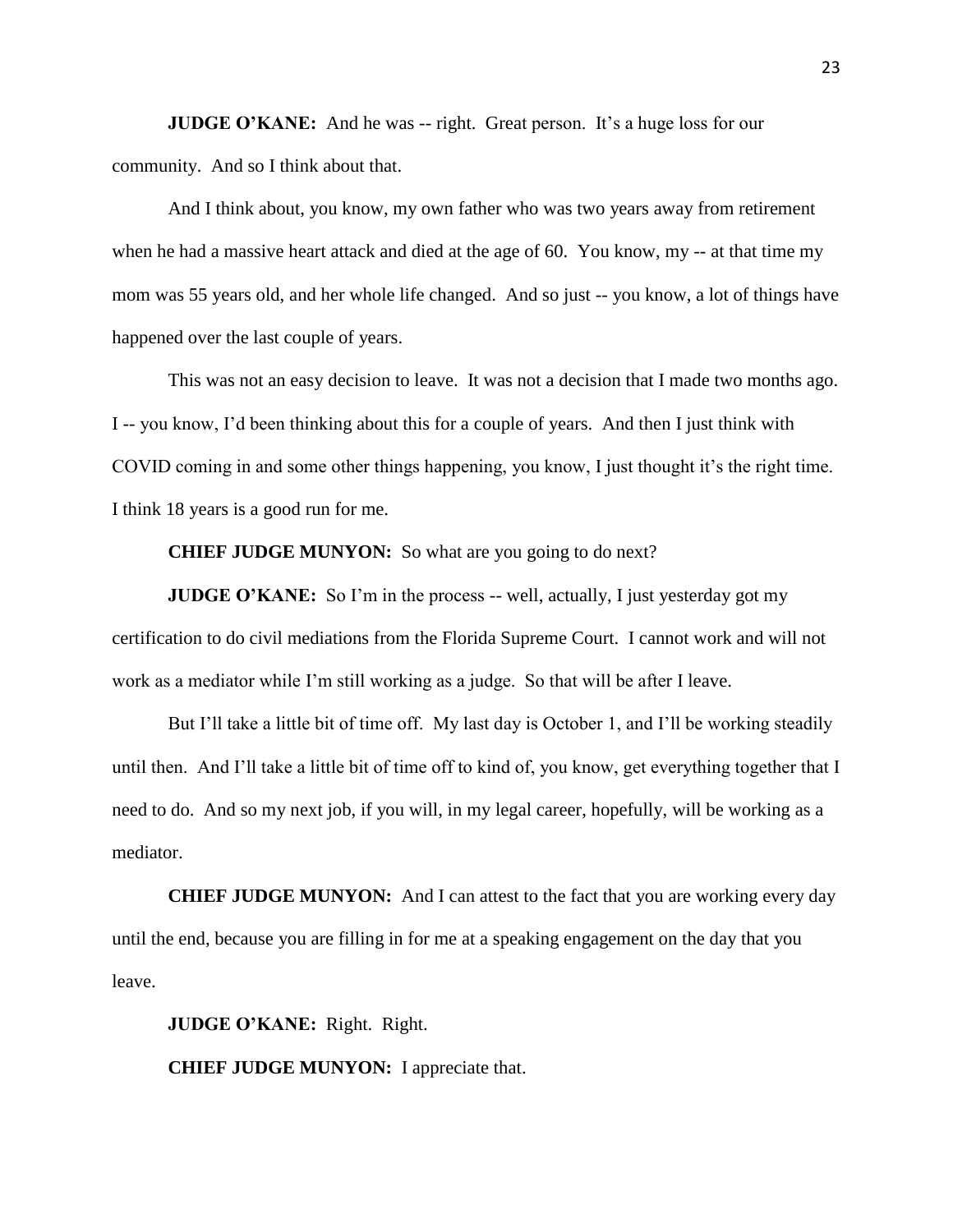**JUDGE O'KANE:** Well, I'm looking forward to that. Yeah, I'm looking forward to that. And actually -- and thank you for giving me that opportunity, because it's for the New Lawyer Training for the Orange County Bar. And with COVID, you know, we haven't been doing a lot of things in person, and so I'm looking forward to getting back into doing some more of the Bar work that I did early in my judicial career and, you know, as a lawyer as well.

**CHIEF JUDGE MUNYON:** So in addition to mediating and taking a little time off, I would assume you're going to do some traveling, because I know you love to travel.

**JUDGE O'KANE:** Right. Well, we haven't done any traveling during COVID, other than to go to our son's college graduation. And so I am looking forward to doing a little bit of traveling. This year, my husband and I will be celebrating 25 years of marriage, which is a big thing, and so we both decided that we're going to try to travel somewhere for that. My initial thought was to go to Italy, but with COVID, you know, I don't think we're going to be able to do that this year. So, yeah, I'm going to try to schedule something.

We're going to New York in October for a family wedding, which I'm hoping won't be canceled yet a third time. And so we'll have a little bit of, you know, travel then. But we've been pretty diligent and not really going anywhere just with COVID and -- other than driving. So, yeah, I'm looking forward to doing some traveling. If I can only get my husband -- my husband's very busy right now, too, so I can't place too many demands upon him to take time off from work because he's super busy, which is a good problem to have.

### **CHIEF JUDGE MUNYON:** Absolutely.

#### **JUDGE O'KANE:** Yeah.

**CHIEF JUDGE MUNYON:** So as you are stepping away from the bench, do you have any advice for the younger judges that are following?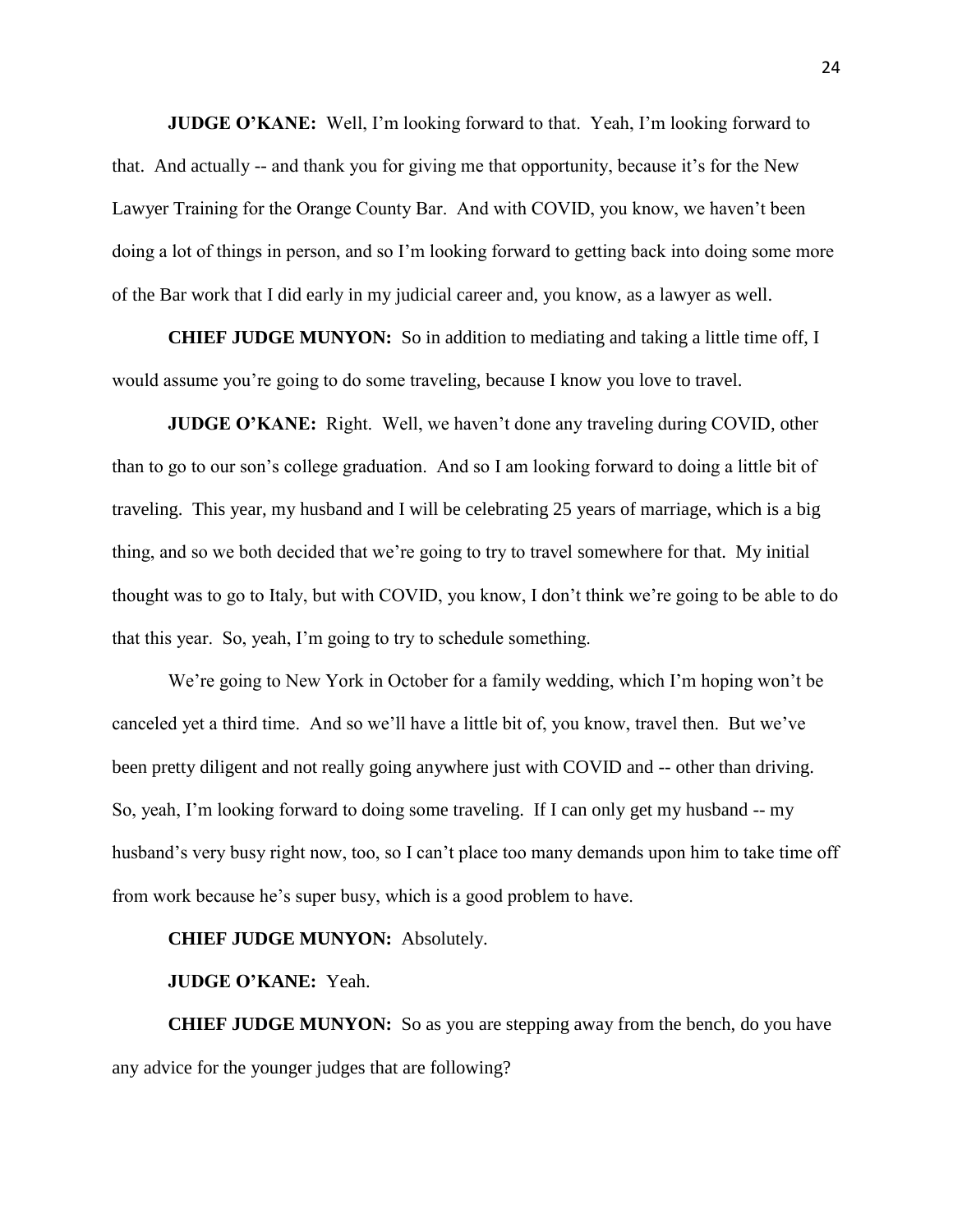**JUDGE O'KANE:** Oh, gosh. You know, one of the things that's always been I think unique about the Ninth Circuit is that we have always been a very collegial group. And I know that because, you know, I meet judges from across the state through teaching and I hear their stories about kind of how things happen in their circuits, and we've always had sort of this special collegiality here.

Now, that doesn't mean that we always get along. Like, I like to think of us as a family, and sometimes we get along and sometimes we don't, just like everybody else's family. But we've always been very collegial, and we've always had, you know, this sort of tradition -- or not really tradition, but it's just meet in the lobby at noon if you want to go to lunch with anybody. And so that's what we've done for years. And with COVID we haven't been able to do that. And so I'm hopeful that the younger judges will take advantage of that.

I know when I started my lunch group was you, now Florida Supreme Court Justice Alan Lawson, now Fifth DCA Judge Jay Cohen, retired Judge Fred Lauten, and Dick Conrad, you know sometimes, when he was alive, and Belvin Perry. And, you know, that was the lunch group nearly every day of the week when I started in criminal. And I learned so much from everybody. Just -- you know, I'd come out of court and I'd go to lunch, and before anybody could get any food in their mouth I'd go, okay, let me tell you what happened in court today and let me make sure I'm doing the right thing.

You know and then, you know, every -- you know, my colleagues were my sounding board because you guys are the only people that we can talk to about our cases. And so I learned a tremendous amount from just going to lunch with people and just hearing their conversations and asking questions, because no question is a stupid question. And so I really encourage the younger judges to do that. It's hard right now with COVID because we're all working virtually,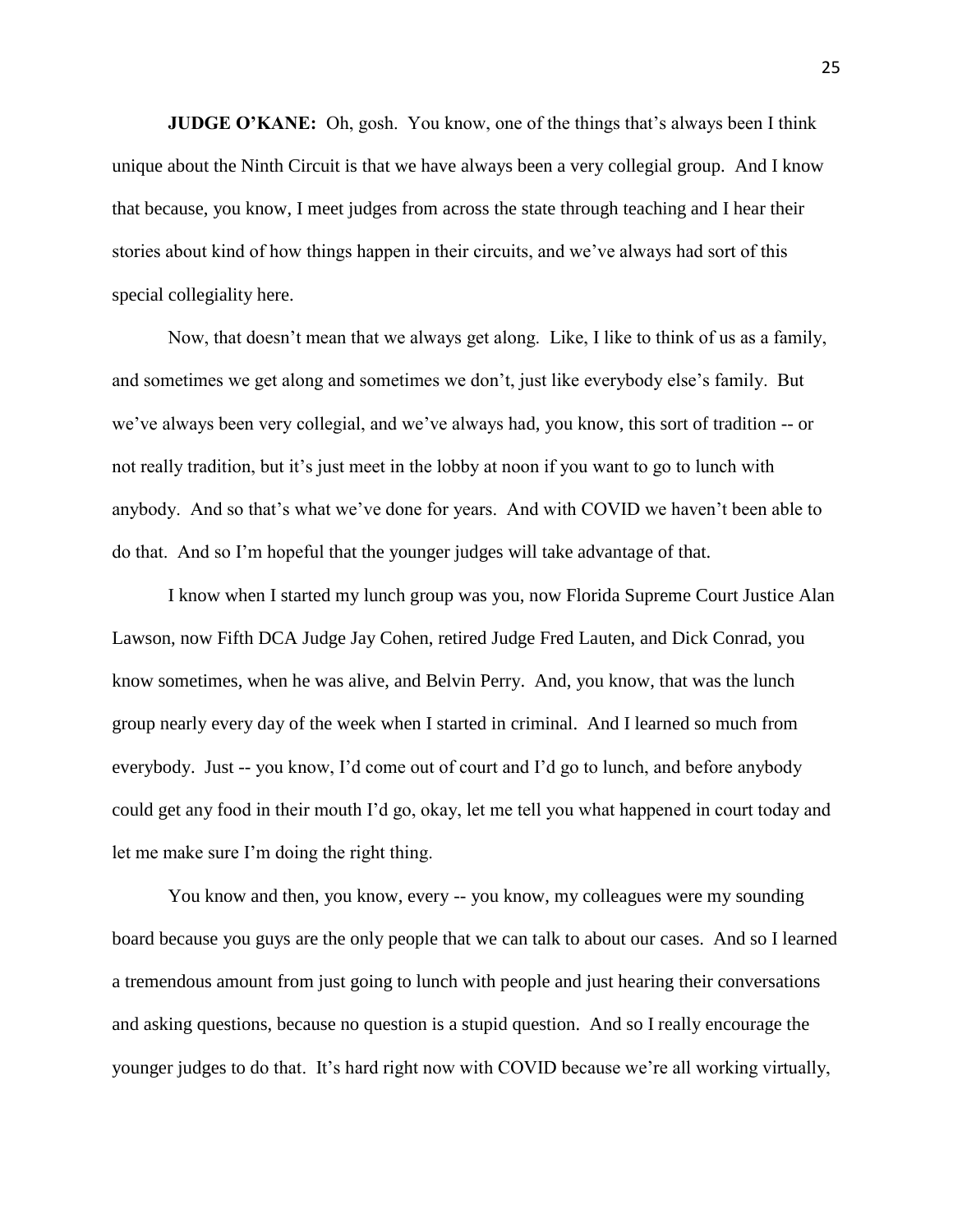we're just in our offices, you know, that kind of thing. But I would really encourage the younger folks to do that. And I would also encourage those of us that have been here a long time to reach out to them and say, hey, let's go to lunch, and bring them into your lunch group so that they can learn.

#### **CHIEF JUDGE MUNYON:** Absolutely. That is crucial.

# **JUDGE O'KANE:** Right.

**CHIEF JUDGE MUNYON:** Because not only do you learn things about the law, but you establish relationships --

### **JUDGE O'KANE:** Right.

**CHIEF JUDGE MUNYON:** -- that can assist you in future years.

**JUDGE O'KANE:** Right. Right. Right. I mean, you know, the -- yeah, I mean, the -when I look back on the folks that aren't here anymore, you know, because they've gone on to other courts or they've retired, you know, I'm still talking to those people. You are too.

#### **CHIEF JUDGE MUNYON:** Yeah.

**JUDGE O'KANE:** Right. We're still talking to them as friends, and that's what I hope to continue to do. I know Judge Leach, who is our Collegiality Judge now, just sent out an email yesterday about our Judicial Collegiality Lunch in October. And I -- you know, my response was, I already miss those lunches. Right. You know, so maybe I'll get -- maybe I'll be a surprise guest for one of them.

### **CHIEF JUDGE MUNYON:** You're always welcome.

**JUDGE O'KANE:** Well, thank you. Yeah. I don't live far away. So, you know, hopefully with my new venture or job I'll have more flexibility, and as we, you know, hopefully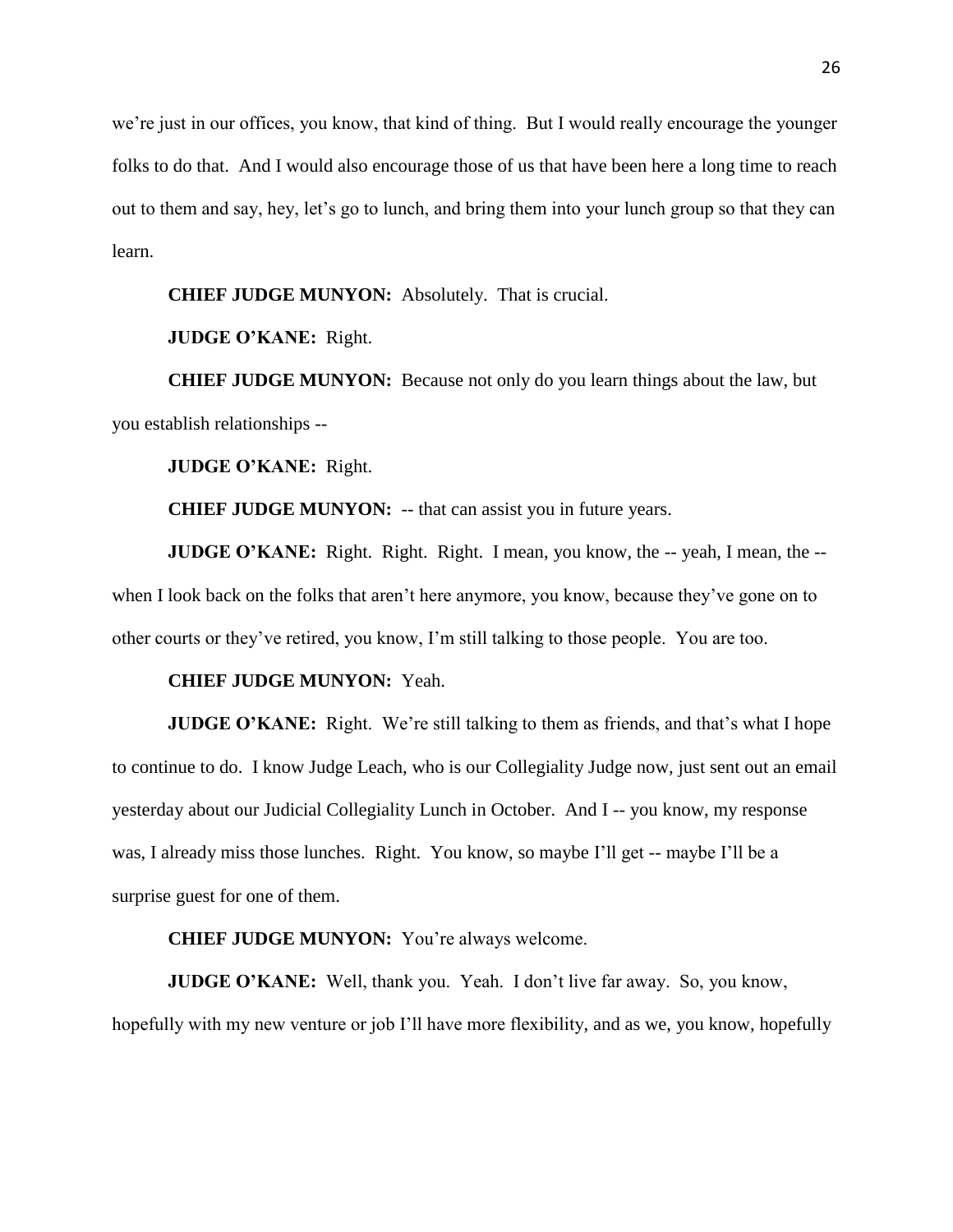put COVID in the rearview mirror then I can, you know, text everybody and say, hey, I can meet for lunch; whose lunch can I crash today.

**CHIEF JUDGE MUNYON:** You can bet I'll be reaching out to you --

**JUDGE O'KANE:** Yeah, anytime.

**CHIEF JUDGE MUNYON:** -- because we will need your advice on occasion.

**JUDGE O'KANE:** Yeah.

**CHIEF JUDGE MUNYON:** And the judges will need your experience, so --

**JUDGE O'KANE:** Yeah. Well, I wish that there was some way that I could continue to help, but I mean there is just not -- you know, there's -- we're not set up to do that, in terms of helping with cases and things like that, which obviously I will miss doing that. But to the extent that it's permitted, you know, I'm always willing to be a sounding board and offer whatever help anyone thinks I could give.

**CHIEF JUDGE MUNYON:** Well, I can't believe you're leaving us.

**JUDGE O'KANE:** I know. I know. It's a bittersweet decision, Lisa, and I -- you and I have talked about this.

#### **CHIEF JUDGE MUNYON:** Yeah.

**JUDGE O'KANE:** I mean, the -- for me, the best part of this job has been really twofold. Being able to provide some service to the community that I think is important. Most people don't have interaction with the judicial system. But those people that do, hopefully, you know, recognize that they have judges that are committed to, you know, providing a quality service. And so I will miss that aspect of my life being in this community service role.

And equally, I will just miss all the people. You know, this has been my family for 18 years. It's an isolating job, as you know.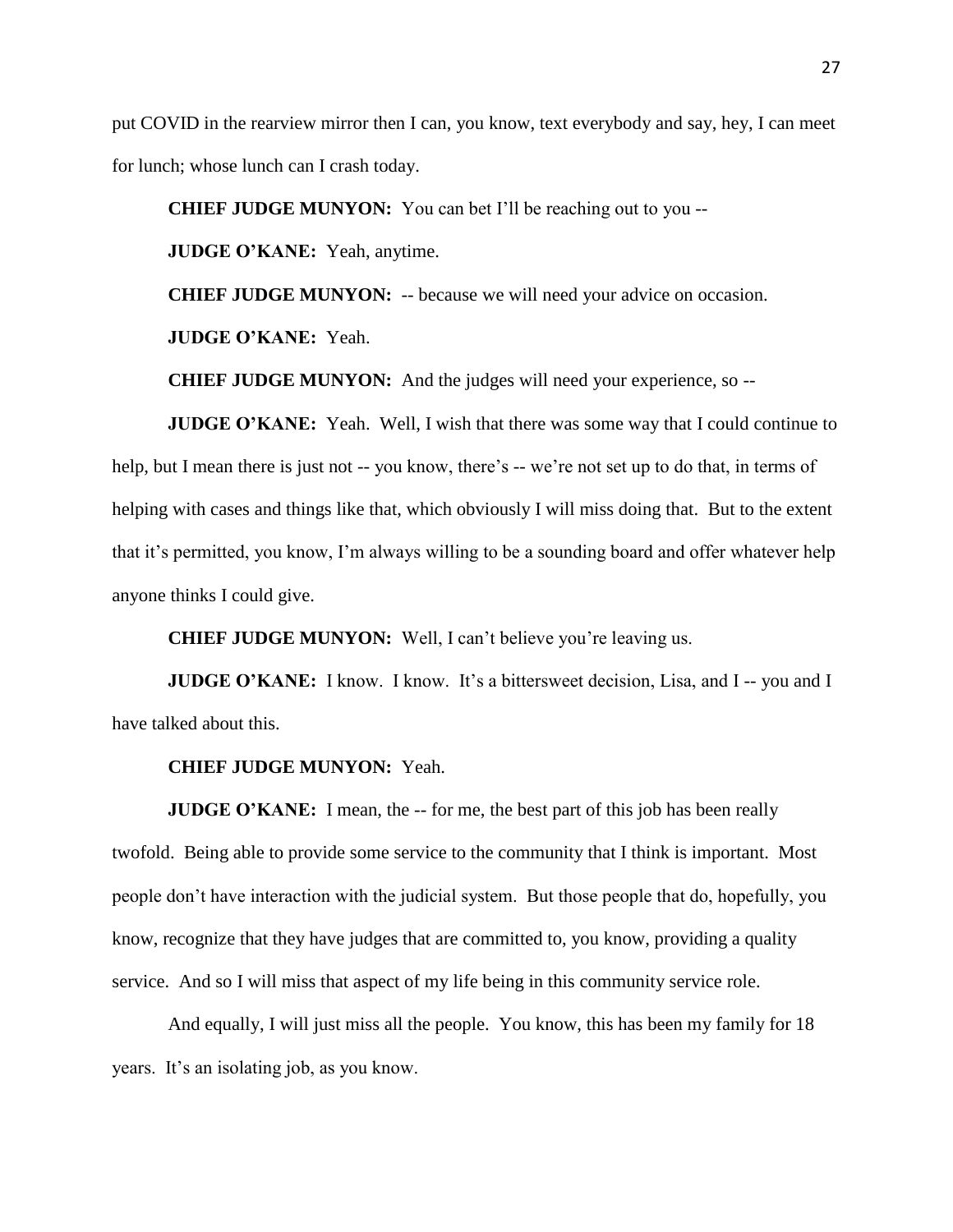#### **CHIEF JUDGE MUNYON:** Yeah.

**JUDGE O'KANE:** And so, you know, the folks that we've met and the relationships that we have developed are vitally important to me, and I hope to continue with those, you know. I'm still work -- I'm still a lawyer.

### **CHIEF JUDGE MUNYON:** Yeah.

**JUDGE O'KANE:** I'll be a retired judge, although I will still be working at something.

But I'll definitely miss the people. And I'll miss having a swipe card where I can get into the building without going through the public access. But that's okay.

### **CHIEF JUDGE MUNYON:** Yeah.

**JUDGE O'KANE:** I'll get used to that.

**CHIEF JUDGE MUNYON:** Yes, you will.

**JUDGE O'KANE:** Yeah.

**CHIEF JUDGE MUNYON:** Well, my dear friend, Julie O'Kane, thank you --

**JUDGE O'KANE:** You're welcome.

**CHIEF JUDGE MUNYON:** -- for joining me today.

**JUDGE O'KANE:** You're welcome, Lisa. Thank you for asking me to do this. It was really great. And I hope people will listen. And I wish everybody here at the Ninth the best. You guys are a great group of people. I know you're going to continue to do good work and our judges are going to continue to do good work. I have faith in everybody. So I feel like I'm leaving it in good hands.

**CHIEF JUDGE MUNYON:** And they will miss you.

**JUDGE O'KANE:** Well, I don't know about that, but maybe a few people will miss me. **CHIEF JUDGE MUNYON:** Well, thanks for joining me today.